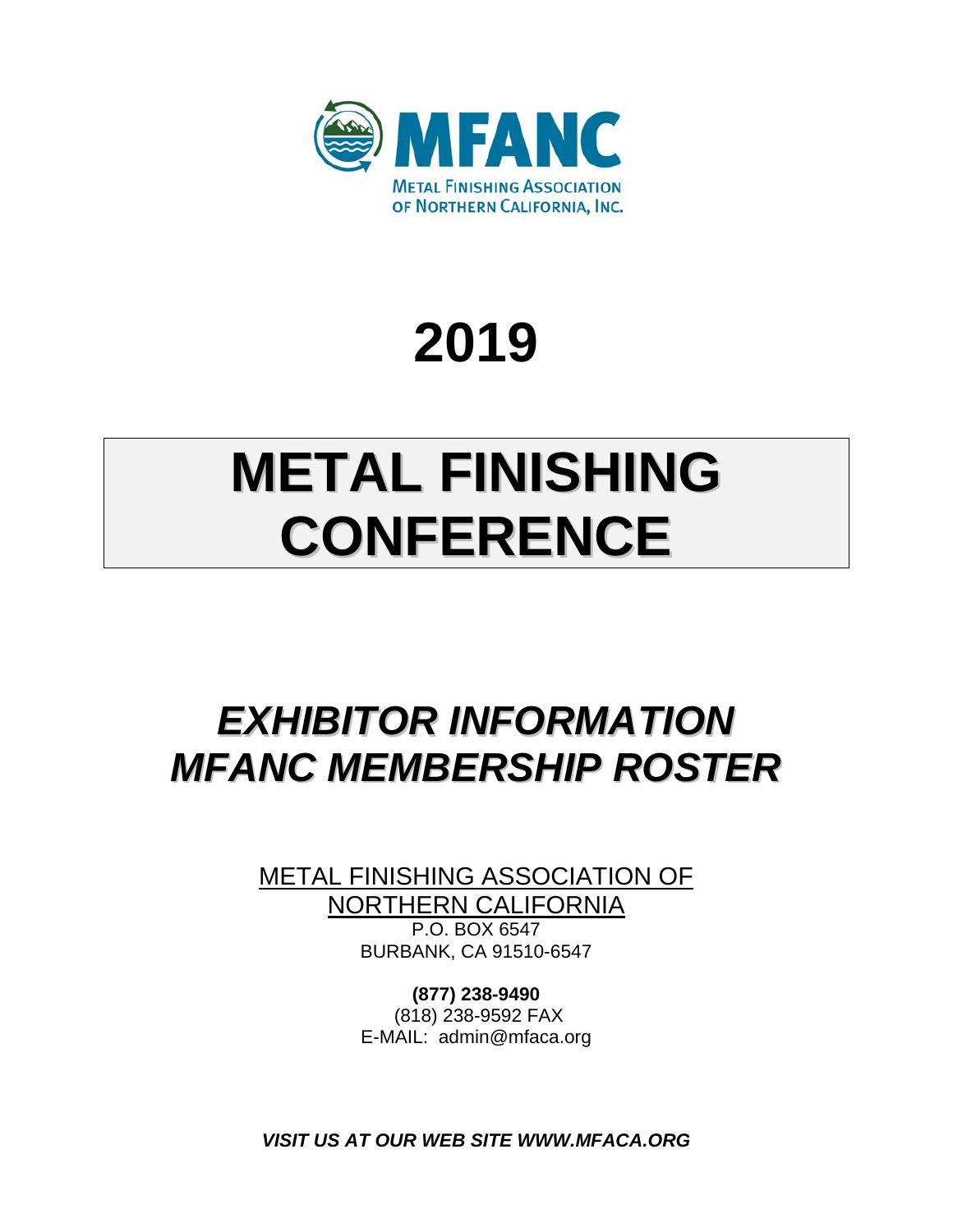## **2019 METAL FINISHING CONFERENCE**

**SEPTEMBER 19, 2019** 

## **EXHIBITORS**

| <b>COMPANY</b>                                                                          | <b>TABLE #</b>          |
|-----------------------------------------------------------------------------------------|-------------------------|
| <b>ABCO PRODUCTS</b>                                                                    | 17                      |
| ACM TECHNOLOGIES, INC.                                                                  | 41                      |
| ADVANCE PAPER SYSTEMS, INC.                                                             | 24                      |
| ALL CLEAN HAZARDOUS WASTE REMOVAL, INC.                                                 | 6                       |
| AMERICAN CRS EQUIPMENT                                                                  | 10                      |
| AMERICAN PLATING POWER                                                                  | 12                      |
| <b>ANACHEM LABORATORIES</b>                                                             | 13                      |
| ATOTECH USA, LLC.                                                                       | 23                      |
| <b>BEYONDRELATIONS</b>                                                                  | 33                      |
| <b>BINARY PROCESS SOLUTIONS LLC</b>                                                     | 35                      |
| <b>BURKE RACK, INC.</b>                                                                 | 14                      |
| <b>CHEMEON SURFACE TECHNOLOGY</b>                                                       | 3                       |
| COMPEX SOFTWARE, INC.                                                                   | 44                      |
| CORAL CHEMICAL COMPANY                                                                  | 18                      |
| <b>CORNERSTONE SYSTEMS, INC.</b>                                                        | 37                      |
| COVENTYA, INC.                                                                          | 39                      |
| <b>DATALAB</b>                                                                          | $\mathbf{2}$            |
| <b>DATCO MANUFACTURING</b>                                                              | 21                      |
| DMP CORP.                                                                               | $\overline{7}$          |
| DRUSEIDT - INTERCON USA, INC.                                                           | 8                       |
| DYNAPOWER COMPANY LLC                                                                   | 43                      |
| <b>EPSI</b>                                                                             | 28                      |
| <b>HANNA INSTRUMENTS</b>                                                                | 40                      |
| HARRINGTON INDUSTRIAL PLASTICS                                                          | 31                      |
| <b>HISPANIC BUSINESS CONSULTANTS</b>                                                    | 26                      |
| <b>HITACHI HIGH-TECH ANALYTICAL SCIENCE</b>                                             | 42                      |
| <b>KRAFTPOWERCON, INC.</b>                                                              | 34                      |
| <b>LEAVITT PACIFIC INSURANCE BROKERS</b>                                                | 22                      |
| <b>MACDERMID ENTHONE</b>                                                                | 38                      |
| MILES CHEMICAL COMPANY, INC.                                                            | $\mathbf{1}$            |
| OKUNO INTERNATIONAL CORPORATION                                                         | 5                       |
| PARKER BOILER CO.                                                                       | 11                      |
| PLATING INTERNATIONAL, INC.                                                             | 15                      |
| <b>PRECISION PROCESS</b>                                                                | 27                      |
| PRODUCTS FINISHING                                                                      | 28                      |
| <b>PYROMET</b>                                                                          | 19                      |
| <b>RAVAGO CHEMICALS NORTH AMERICA</b>                                                   | 20                      |
| RELIANT ALUMINUM PRODUCTS, LLC                                                          | 25                      |
| <b>RIGHTECH FABRICATIONS</b>                                                            | 32                      |
| <b>RONATEC C2C, INC.</b>                                                                | $\overline{\mathbf{4}}$ |
| RYOTRONICS, INC.                                                                        | 36                      |
| <b>SCRUBAIR SYSTEMS, INC.</b>                                                           | 9                       |
| <b>TITAN METAL FABRICATORS</b>                                                          | 16                      |
| <b>UNIVAR SOLUTIONS</b>                                                                 | 30                      |
| YORKE ENGINEERING, LLC                                                                  | 29                      |
| The companies that appear in bold are MFANC Contributing Sponsor members. Thank you for |                         |
| your support of MFANC                                                                   |                         |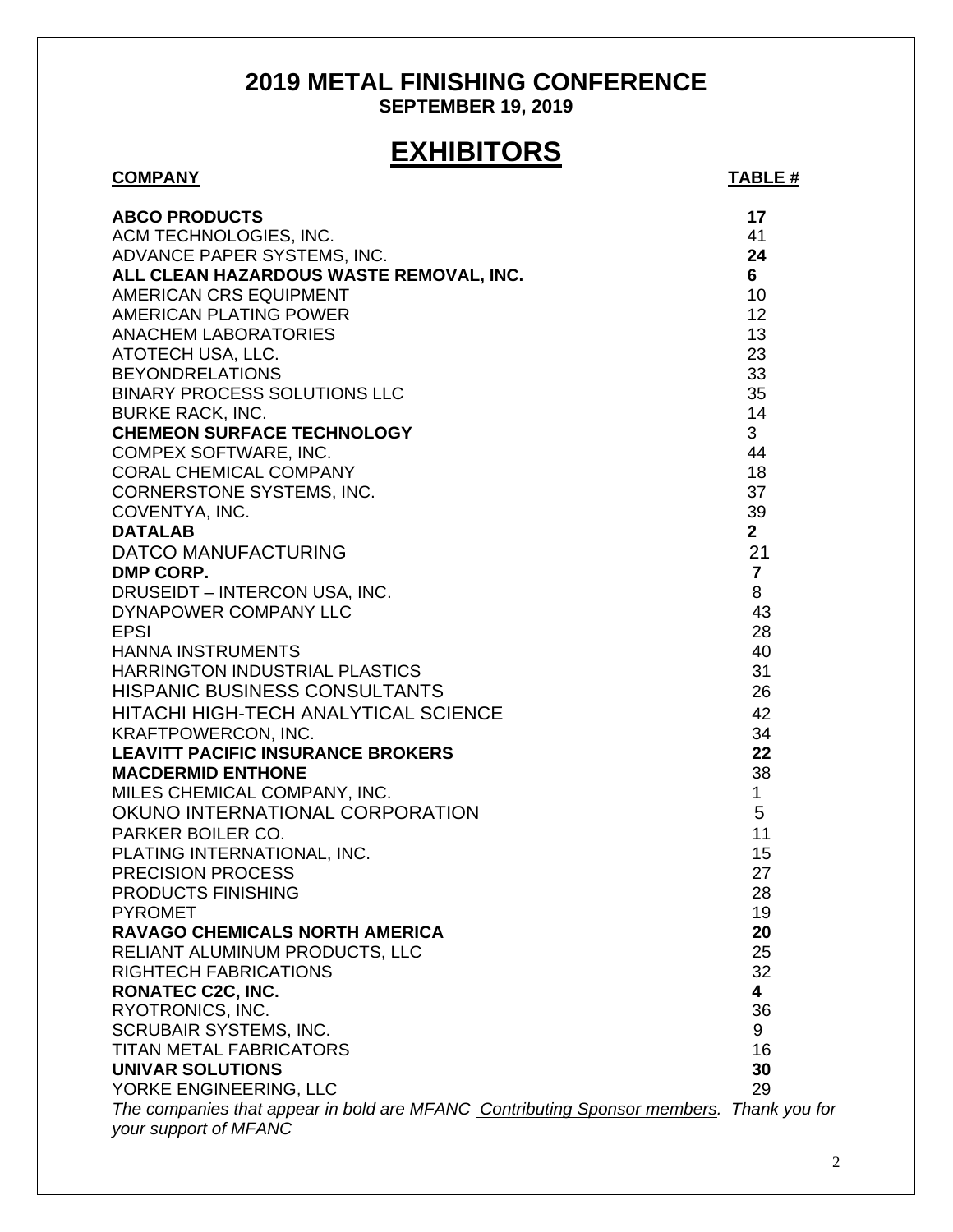

## *MFANC thanks ALL exhibiting suppliers for their continued support!*

*Gold Sponsors*  **COVENTYA, INC. MILES CHEMICAL CO.** 

*Silver Sponsors*  **ALL CLEAN HAZARDOUS WASTE REMOVAL, INC. ATOTECH USA, LLC** 

> *Hors D'oeuvres Sponsor*  **EXCEL RACK**

*We also thank all the supplier companies that have contributed a prize.*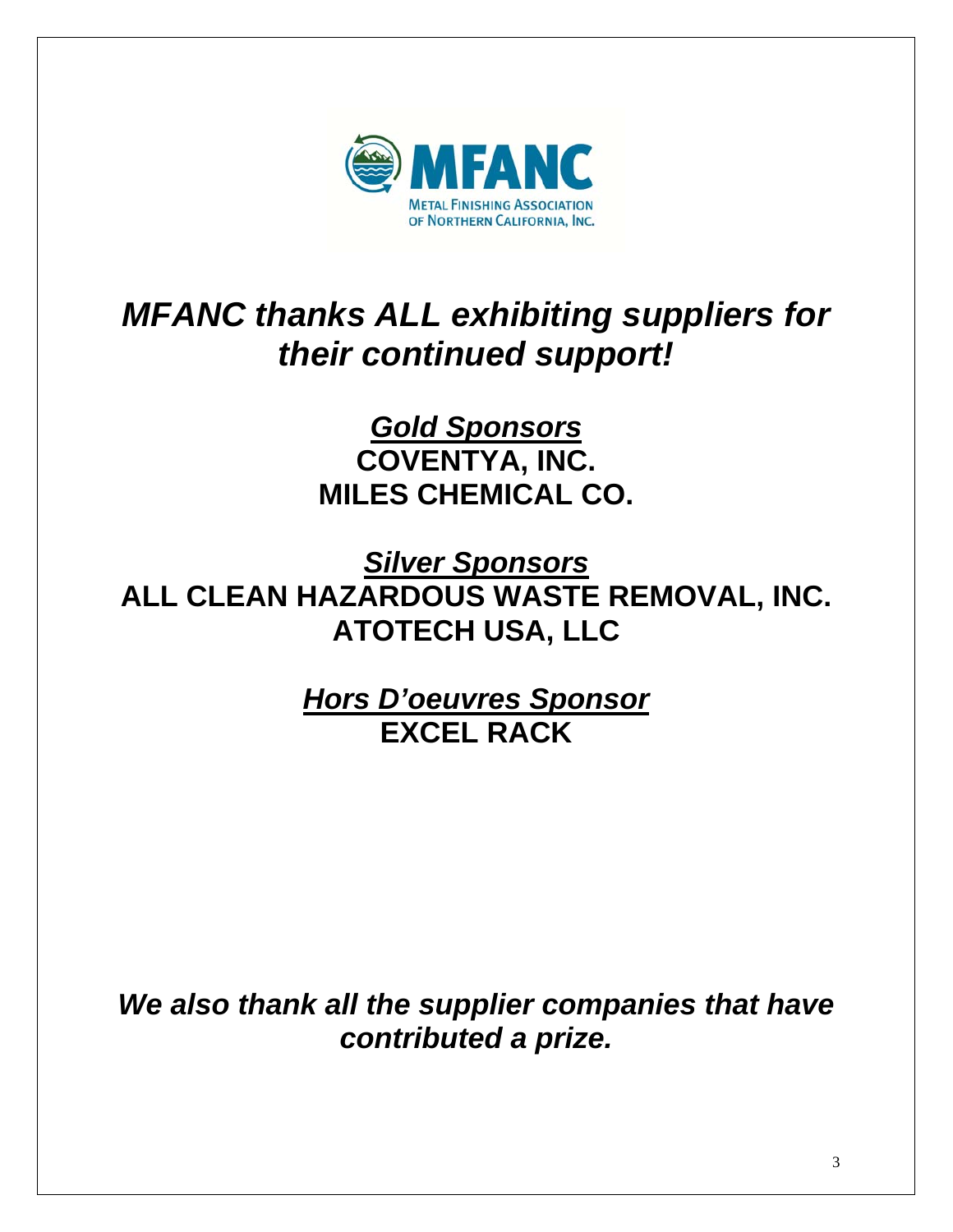

**NAPREDAK HALL, SAN JOSE**  770 Montague Expressway San Jose, CA 95131 (408) 435-9933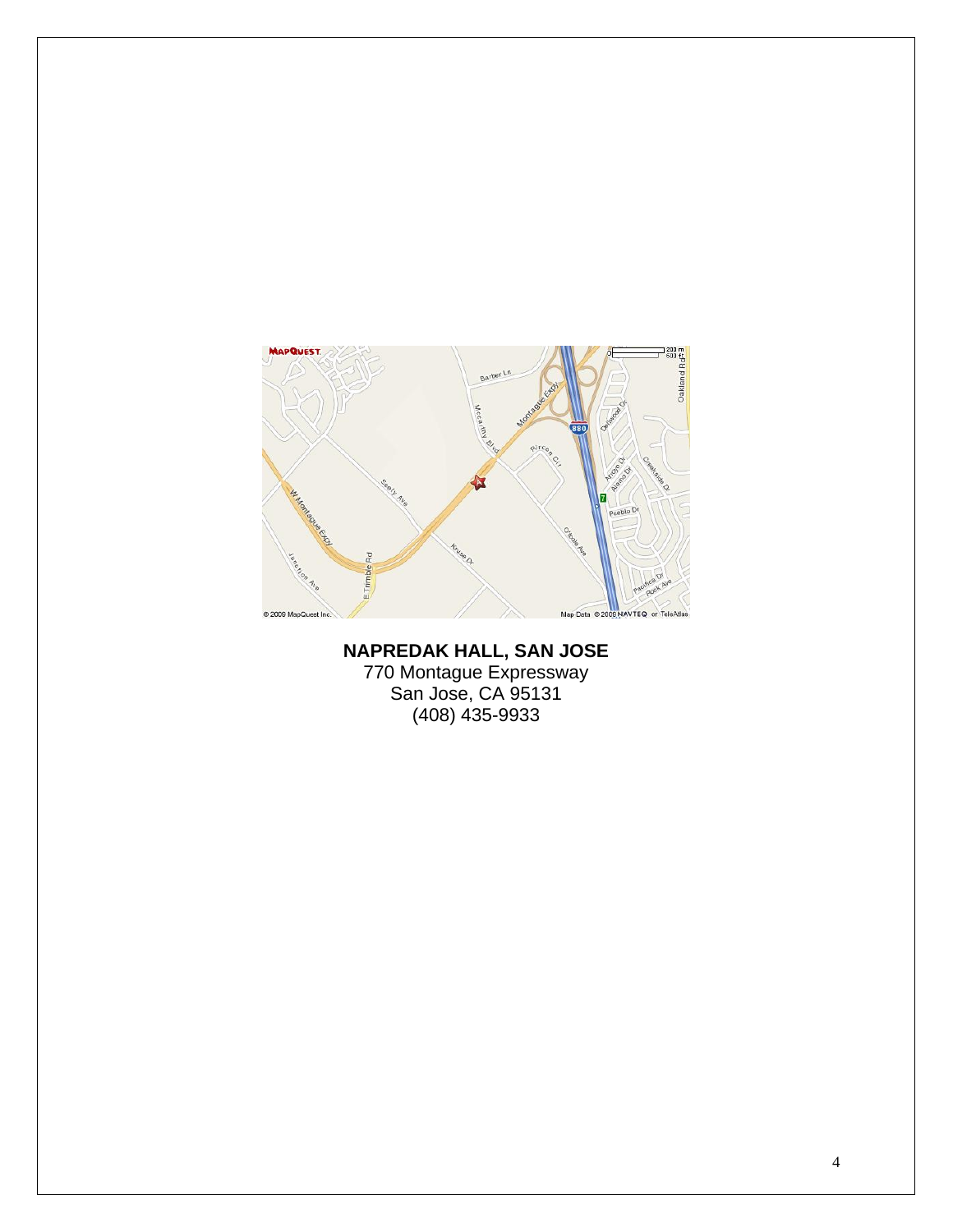### **ABCO PRODUCTS TABLE # 17**

 8290 ALPINE AVENUE SACRAMENTO, CA 95624 (916) 447-9931 (916) 443-7466 FAX E-MAIL: kvabco@yahoo.com WEBSITE: www.abcoproducts.net

### CONTACT: KEN VALINE

*ABCO PRODUCTS* sells and distributes a wide variety of chemicals, equipment and supplies for the metal finishing industry. Proudly distribute the following company products: MacDermid, Metal Chem, U.S. Specialty Colors and many other manufacturers.

- Processing chemicals for anodizing
- $\bullet$  Brushes Tampico & Nylon
- Aluminum & Copper Wire
- Paint Strippers
- Chromates for Alkaline and Acid Zincs
- Phosphate Coating
- Electroless Nickel
- Bright Nickel

\*ALL SUPPLIES FOR PLATING\*

### ACM TECHNOLOGIES, INC. TABLE # 41

344 GRANARY ROAD FOREST HILL, MD 21050 (410) 420-8001 E-MAIL: info@acmix.com WEBSITE: www.acmix.com

CONTACT: JIM McCORMICK

ACM Technologies, a division of ResinTech Inc., employs cutting-edge technology to design solutions engineered to satisfy our customer's environmental challenges, water purification needs, and resource-recovery objectives. ACM specializes in restoring exhausted resin to its proper ionic form for service. Regeneration reduces costs & ensures wastewater is handled correctly. ACM's metals elimination solutions provide cost-effective methods of removing dissolved heavy metals from wastewater. Deionized, environmentally compliant water can then be discharged safely or returned to service.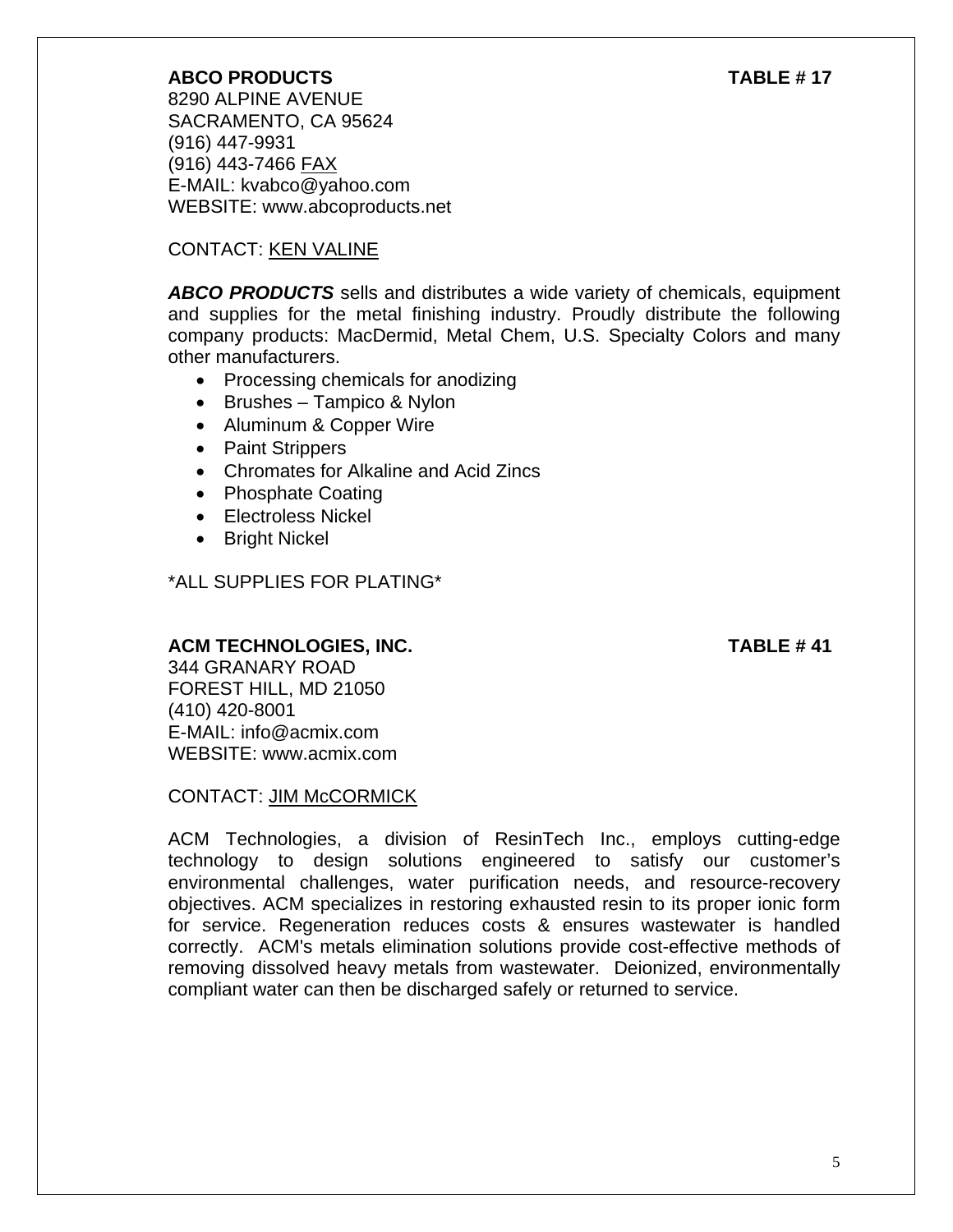#### **ADVANCE PAPER SYSTEMS, INC. TABLE # 24**

499 PARROTT STREET SAN JOSE, CA 95112 (408) 286-7770 (408) 286-3800 FAX E-MAIL: aps@apspackaging.com WEBSITE: www.apspackaging.com

Advance Paper Systems is your full service packaging organization that delivers to all of the greater bay area. Our fast, flexible, and convenient team provides stock and custom packaging, tapes, wrapping paper, cushioning products, janitorial supplies, clean room, and equipment. Let our design service and Just In Time deliveries create a positive difference in your organization.

#### **ALL CLEAN HAZARDOUS WASTE REMOVAL, INC. TABLE # 6**

21 GREAT OAKS BLVD. SAN JOSE, CA 95119 (408) 363-3678 (408) 363-3774 FAX E-MAIL: terrym@allcleanhaz.com WEBSITE: www.allcleanhaz.com

#### CONTACT: TERRY McGUINNESS

All Clean Hazardous Waste Removal, Inc. (ALL CLEAN) has earned a reputation for providing the highest level of environmental management services. This reputation of excellence has helped ALL CLEAN to add to its success by offering a diverse range of environmental services, management skills and technical expertise to clients throughout Northern California. OUR STANDARDS SET STANDARDS!

#### **AMERICAN CRS EQUIPMENT TABLE # 10**

1918 DON LEE PLACE ESCONDIDO, CA 92029 (760) 489-0669 (760) 489-0606 FAX E-MAIL: alexm@AmericanCRS.com WEBSITE: http://www.americancrs.com/

#### CONTACT: ED STRICKLAND

American CRS Equipment offers the largest range of high-power, modular, switchmode supplies available in the industry. With units designed to meet the demanding needs of the general metal finishing, automotive, aerospace, nanotechnology, industrial waste treatment and printed circuit board customers, American CRS Equipment is proud to combine customer-specific power conversion and control interface technology with optimal "solutions, support and service".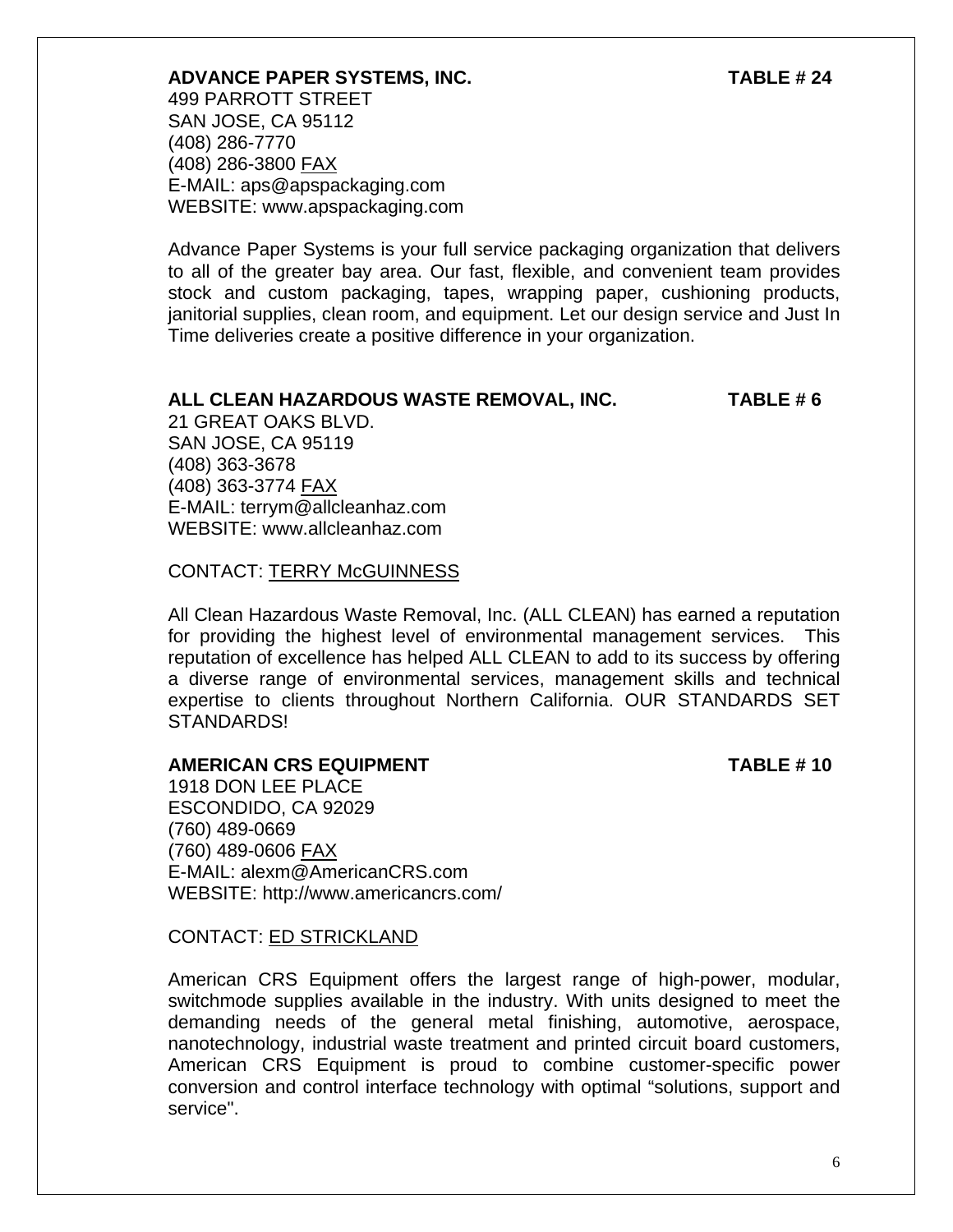#### **AMERICAN CRS EQUIPMENT (continued) TABLE # 10**

Partnered with CRS Industrial Power Equipment and Wafer Power Technology, American CRS Equipment is solely focused on its customers' power electronic needs and is uniquely positioned to provide conservatively designed, high quality products.

#### **AMERICAN PLATING POWER TABLE # 12**

2176 ANDREA LANE FORT MYERS, FL 33912 (239) 275-5877 (239) 275-4959 FAX E-MAIL: info@americanplatingpower.com WEBSITE: www.americanplatingpower.com

#### CONTACT: STEVE SMITH

American Plating Power supplies a full range of DC and Reverse Pulse power supplies, process controllers, Windows-based software, and spare parts for all makes and models. New and used rectifiers, plus spare parts, are now available on our Online Webstore, www.store.americanplatingpower.com

Our Full Service Department provides repair, calibration and preventive maintenance for all brands of rectifiers – at your facility or ours.

### **ANACHEM LABORATORIES TABLE # 13**

 140 STANDARD STREET EL SEGUNDO, CA 90245-3332 (310) 322-4993 (310) 322-6681 FAX E-MAIL: quality@anachemlabs.com WEBSITE: www.anachemlabs.com

CONTACT: MATHU MATTHEWS

Anachem has been providing excellent quality control laboratory services to the metal finishing industry since 1948.

We are Nadcap and A2LA approved and hold all the major prime approvals: Boeing, Airbus, Bombardier, Lockheed, Northrop, Snecma.

We aim to be a full-service laboratory meeting all your coating needs. Our services include salt spray, humidity, CASS, abrasion resistance, coating weight, adhesion, and electrical resistance testing. Our laboratory is also capable of doing metallographic testing such as IGA/EGP, microhardness and microthickness as well as hydrogen embrittlement. We also provide process solution control analysis on a very fast turnaround.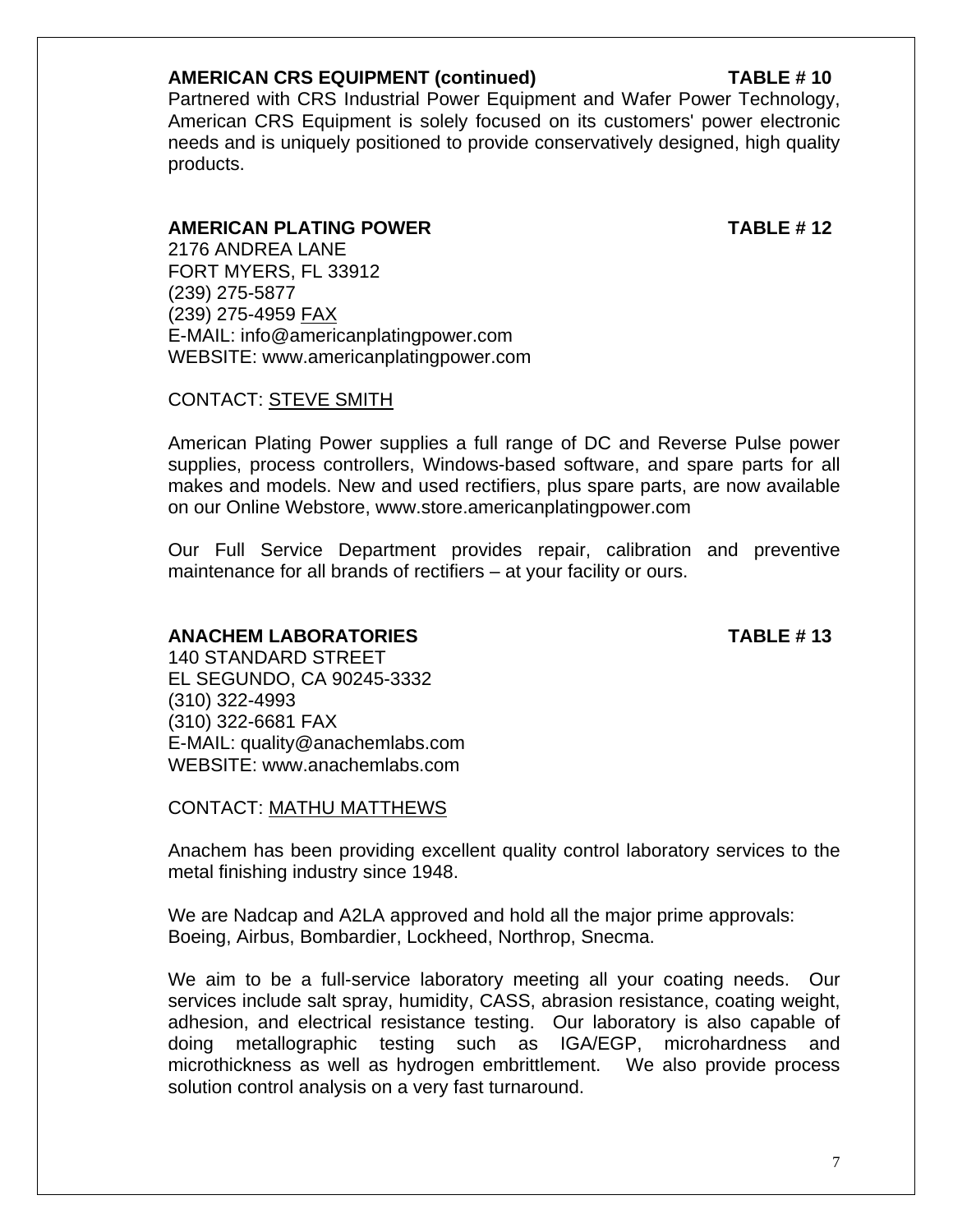**ATOTECH USA, LLC. TABLE # 23**  1750 OVERVIEW DRIVE ROCKHILL, SC 29730 (803) 817-3500 E-MAIL: louie.mendoza@atotech.com WEBSITE: www.atotech.com

#### CONTACT: LOUIE MENDOZA

Atotech is a global leader in surface finishing solutions. Through a comprehensive systems-and-solutions approach, the company delivers chemistry, equipment, and service to support diverse industries such as consumer electronics, especially mobile devices and computers; global automotive; communication infrastructure; and many other industrial endmarkets. Atotech's relentless R&D efforts and global TechCenter presence allows it to deliver pioneering and sustainable products combined with unparalleled on-site customer support – making Atotech a critical partner to over 8,000 customers worldwide.

Atotech is a team of 3,800 experts in over 40 countries generating annual revenues of \$1.2 billion (2018). Atotech has manufacturing operations across Europe, the Americas, Asia and its headquarters are located in Berlin, Germany.

#### **BEYONDRELATIONS TABLE # 33**

308 W. STATE STREET, SUITE M4 ROCKFORD, IL 61101 (815) 986-0163 E-MAIL: scott@getworkflo.com / maureen@getworkflo.com WEBSITE: www.getworkflo.com

#### CONTACT: SCOTT PETERSON

WorkFlo is a software system specifically designed to help you manage the challenges of providing surface engineering and thermal processing services to your aerospace, high-technology, and NADCAP customers. In addition to the software that creates the planning, we provide thousands of hours of data entry to define the requirements of the specifications. WorkFlo is our complete solution for your company's workflow management. The program takes your parts doorto-door through your shopfloor with accurate, real-time information and documentation. WorkFlo accounts for sales & quoting, certifications, shipping & receiving, vendor tracking, accounts receivable and much more. Precision and control from start to finish. New this year – Introducing Workflo / Worx, our guidance system for your operators that makes it easy and is a cost effective way to see who did what and when they did it.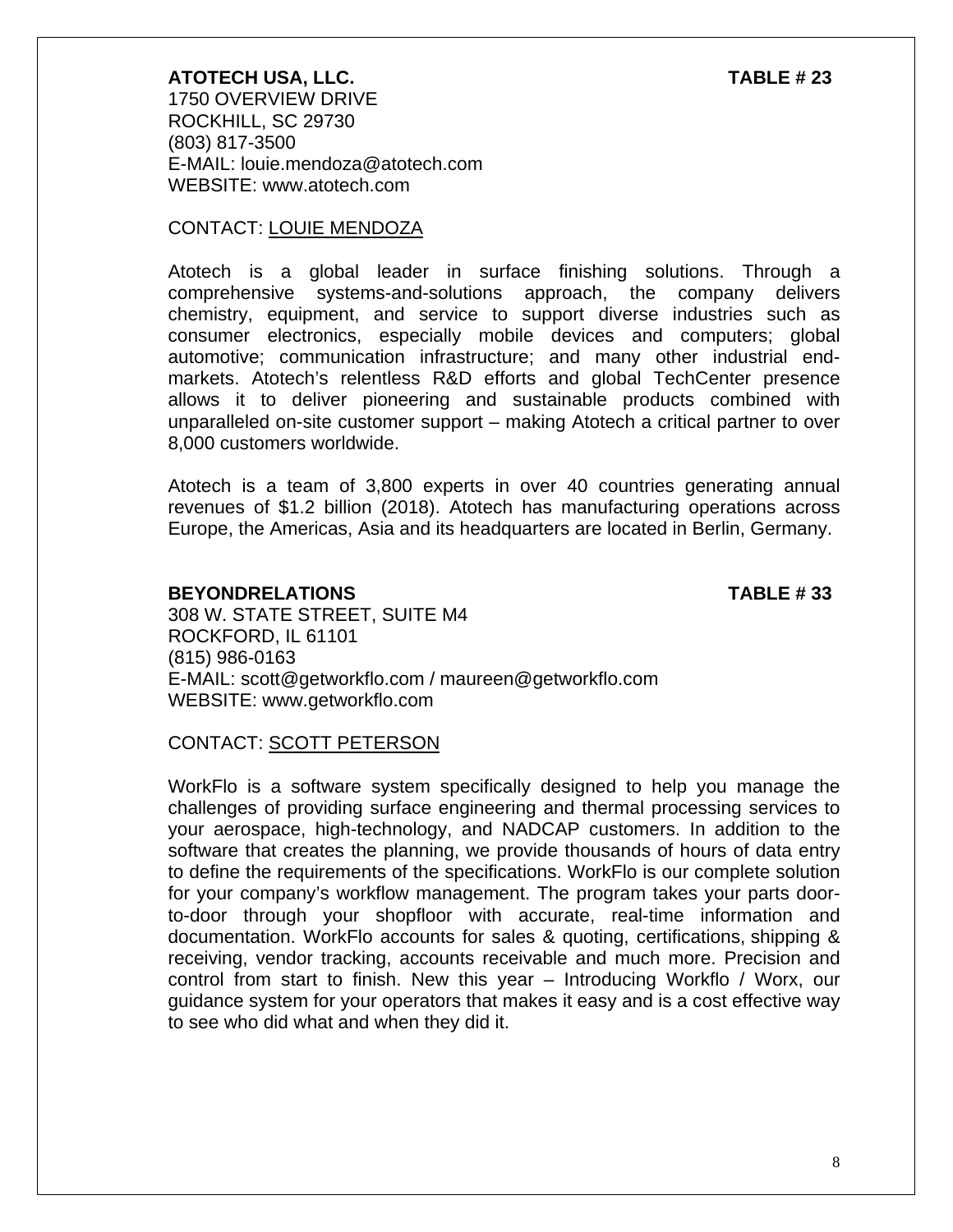#### **BINARY PROCESS SOLUTIONS TABLE # 35**

1250 E. VERMONT DRIVE GILBERT, AZ 85295 (971) 281-0685 E-MAIL: sales@lab-wizard.com WEBSITE: https://lab-wizard.com

#### CONTACT: CASEY LUTZ

Binary Process Solutions has been providing industry solutions and software tools for factory equipment, quality tracking, and statistical process control for over 20 years. Customers include Arconic, Rolls-Royce, Collins Aerospace, Lockheed, Honeywell and many more. Lab Wizard is a chemical bath management and scheduling software that has built in SPC tools to streamline chemical manufacturing processes and assist with quality audits such as Nadcap, AS9100, ISO9001 etc. Other services include process monitoring and custom engineering, automation, and quality projects.

#### **BURKE RACK, INC. TABLE # 14**

589 EXPLORER STREET BREA, CA 92821 (714) 529-6777 E-MAIL: sales@burkerack.com WEBSITE: www.burkerack.com

#### CONTACT: RAY BURKE

Burke Rack provides anodizing & plating racks & supplies. Any items you may need to assist in racking, we are your company!

#### **CHEMEON SURFACE TECHNOLOGY TABLE # 3**

2241 PARK PLACE SUITE B MINDEN, NV 89423 (775) 782-8324 E-MAIL: info@chemeon.com WEBSITE: www.chemeon.com

CONTACT: TED VENTRESCA

CHEMEON® Surface Technology, a recognized global leader in the race to replace hexavalent chrome Cr(VI). CHEMEON's suite of MIL-SPEC chemistries are used as Conversion Coating (Chemfilm), Anodizing Seal, and a base for Paint and Powder Coating. CHEMEON's patented and proprietary chemistries includes CHEMEON eTCP, the first trivalent chrome that provides a distinct visual color that indicates aluminum and other light metal parts are coated and protected with superior corrosion protection and adhesion performance that exceeds MIL-DTL-5541 and MIL-DTL-81706. Learn about CHEMEON's full line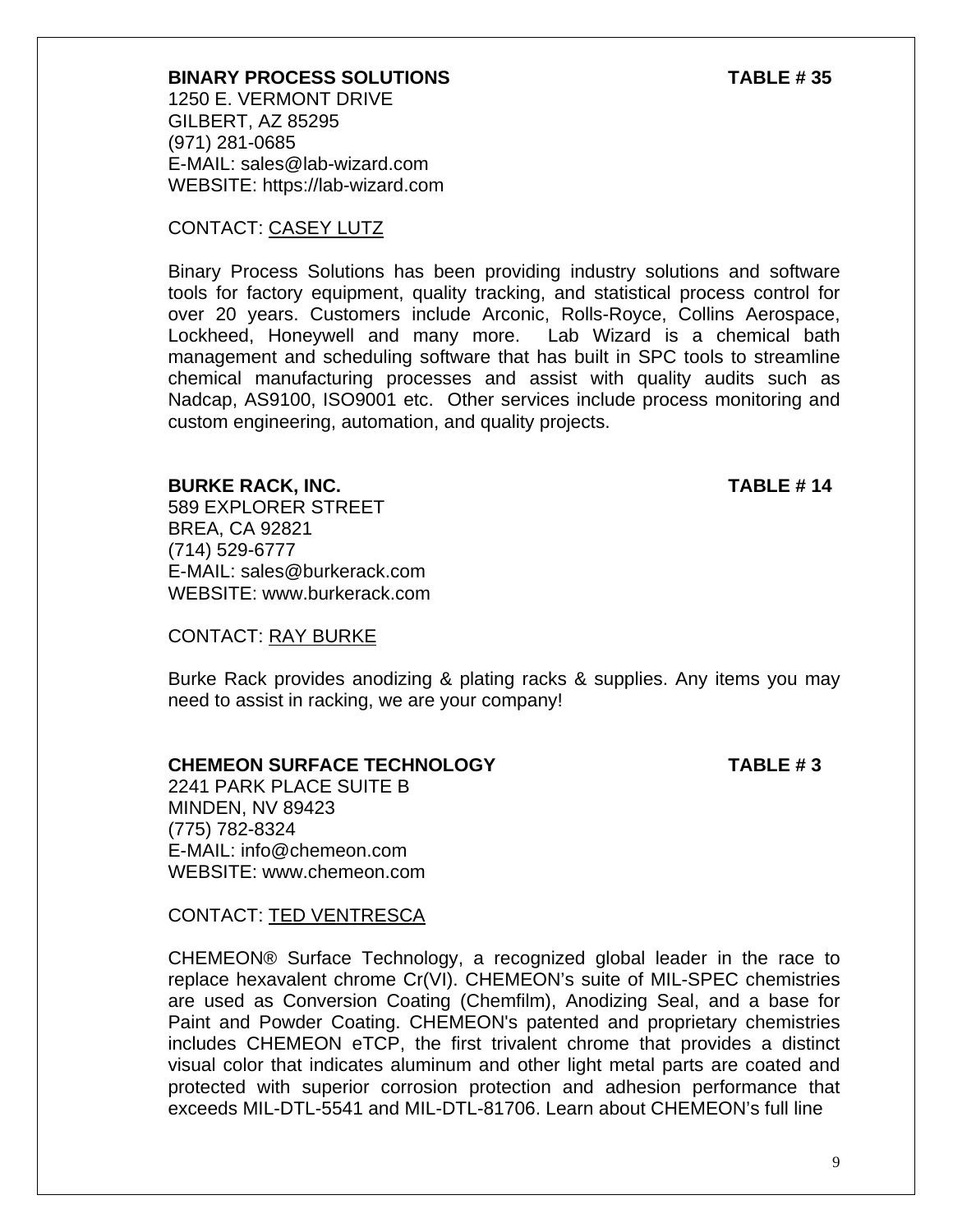#### **CHEMEON SURFACE TECHNOLOGY (continued) TABLE # 3**

of anodizing pre and post treatments, additives, dyes, custom R&D, consulting and university level training at www.chemeon.com

 **COMPEX SOFTWARE, INC. TABLE # 44** 

39 STAFFORD STREET WORCESTER, MA 01603 (800) 285-7006 (419) 831-5822 FAX E-MAIL: jv@compexsoftware.com WEBSITE: www.compexsoftware.com

CONTACT: JONATHAN VO

For over 20 years, our integrated business management software solutions have been helping job shop and finishers of all sizes from large to small running more efficiently and profitably. Our comprehensive software suite offers all the modules that you will ever need to put you in control of your business from quoting, job tracking, shipping, inventory control, barcoding, job costing (ERP, MRP, CRM) and even with built-in full accounting functions such as Accounts Receivable, Payable, Purchase Order and General Ledger.

### **CORAL CHEMICAL COMPANY TABLE # 18**

1915 INDUSTRIAL AVENUE ZION, IL 60099 (847) 246-6666 (847) 246-6667 E-MAIL: rlum@coral.com or dkotlar@coral.com WEBSITE: www.coral.com

CONTACT: RON LUM

### **Your Partner in Start-to-Finish Industrial Chemical Solutions**

For over 60 years, **Coral Chemical Company** has been providing complete start-to-finish process efficiency solutions to the metal finishing industry. Utilizing our specialty industrial chemical products, Coral's team of pretreatment, metal working and wastewater treatment chemical experts partner with our customers to improve production, lower operational costs, reduce waste and comply with regulatory requirements.

**Pretreatment Chemicals** - Coral's industrial pretreatment chemicals include a full line of metal pretreatment products. From cleaning to conversion coatings to final rinses, Coral can supply everything needed to prepare metal and plastic products for the application of a coating.

**Metal Working Fluids** - Coral's metal working fluids include high-quality machining fluids, metal forming lubricants and rust preventatives. Whether your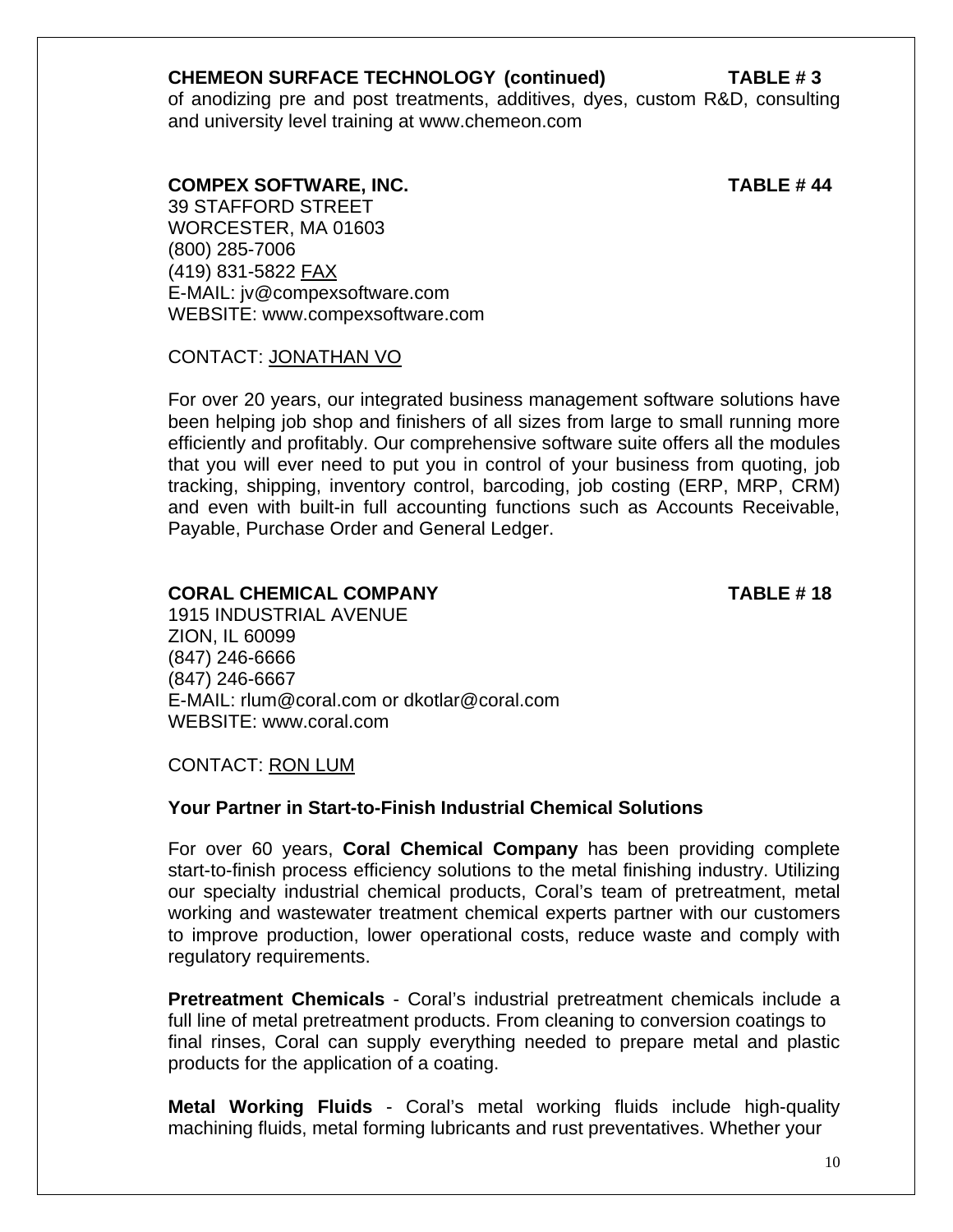#### **CORAL CHEMICAL COMPANY (continued) TABLE # 18**

process is cutting, grinding, roll-forming, blanking, forming or protecting processed parts; Coral can provide the best solution for your unique challenges.

**Process Water Treatment** - Coral's total management concept for the metal finishing industry includes an extensive line of process water treatment chemicals. From neutralizing waste water to precipitating heavy metals to dissolving phosphates, our water treatment chemicals reduce sludge and clarify waste water.

**Technical Expertise That Delivers Results** - In the lab or in the field, our comprehensive technical support and persistent problem-solving capabilities result in superior parts performance and quality. Our fast turnaround on process resolutions and product delivery help our customers stay competitive and profitable.

**Simply put… Coral adds just the right chemistry for results.**

#### **CORNERSTONE SYSTEMS, INC. TABLE # 37**

820 E. TERRA COTTA AVENUE SUITE 156 CRYSTAL LAKE, IL 60014 (815) 261-4934 (815) 356-8156 FAX E-MAIL: kevinp@visualshop.com WEBSITE: www.visualshop.com

#### CONTACT: KEVIN PLUDEMAN

Cornerstone Systems is the developer of Visual Shop, a management software solution designed for the metal finishing industry. Includes quotations, certifications, process masters, order scheduling, shop-floor tracking, shipping, pricing, invoicing and so much more. Analyze your business operations like never before with Deep Data Discovery!

#### **COVENTYA, INC. TABLE # 39**

4639 VAN EPPS ROAD BROOKLYN HEIGHTS, OH 44131 (216) 351-1500 EMAIL: ma.costa@coventya.com WEBSITE: www.coventya.com

CONTACT: MAX COSTA

COVENTYA, Inc. is a global leader in Decorative, Protective, Functional and Aluminum Surface Treatment finishing technology. Also offering environmental expertise, COVENTYA is the only proprietary metal finishing supplier with a full line of WaterCare products. We offer our growing North American base access to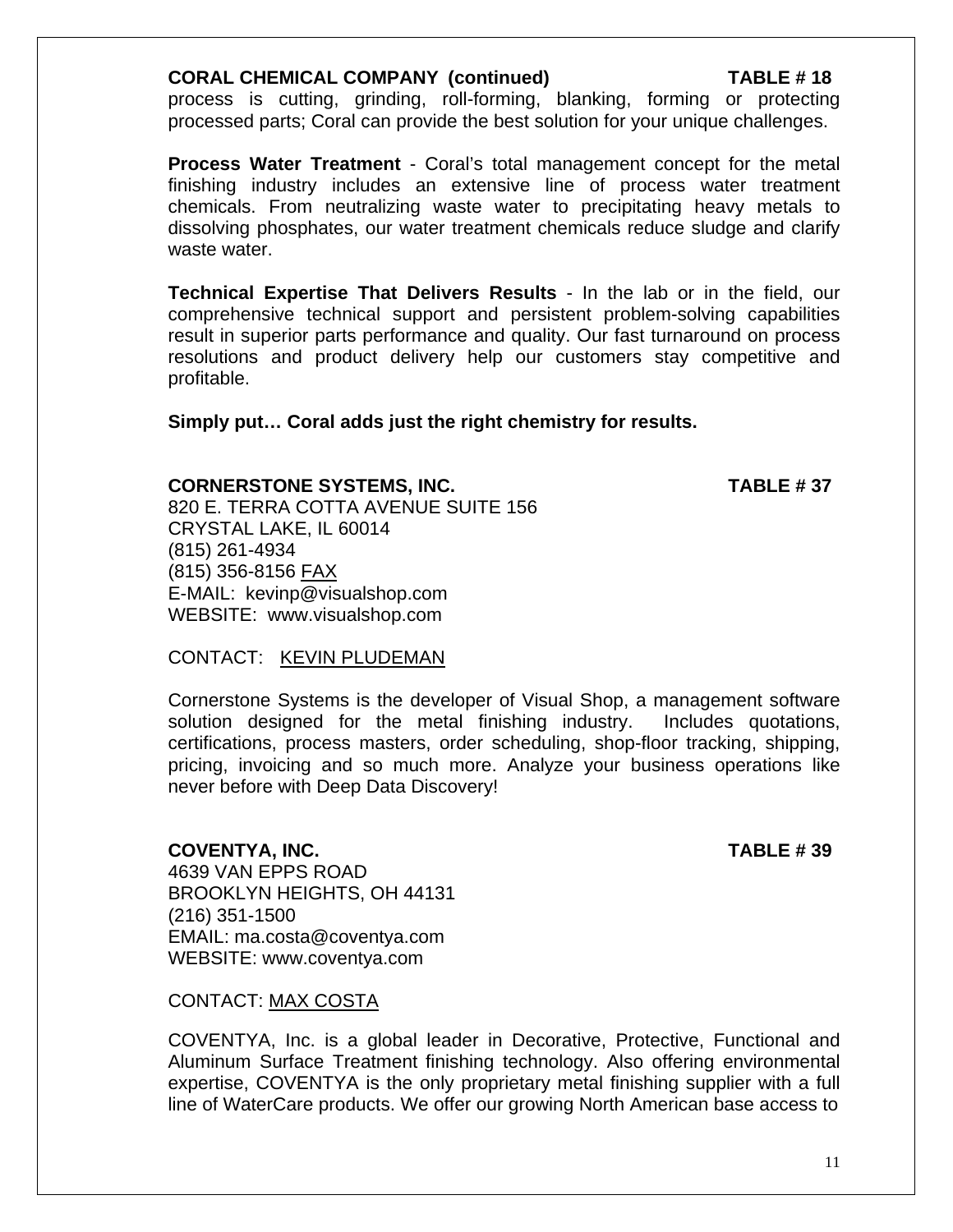#### **COVENTYA, INC. (continued) TABLE # 39**

over 500 years of combined technical expertise in surface finishing with our quest to help our customers excel in the performance of their business. From pretreatment to waste management technology to zinc technology, COVENTYA can support you through our knowledge base network.

 Information regarding additional benefits and opportunities will be available for discussion.

**DATALAB TABLE # 2** 

1893 CONCOURSE DRIVE SAN JOSE, CA 95131 (408) 943-1888 (408) 943-0190 FAX E-MAIL: harry@datalabsj.com WEBSITE: www.datalabsj.com

CONTACT: HARRY FUJIMOTO, PhD

Datalab can be your one stop shop for meaningful laboratory services. Starting from process tank analysis and mechanical testing, the lab also provides environmental and industrial safety related testing. Datalab is Nadcap Certified and ELAP certified with the added documentation systems. Let Datalab help with your quality control of your process and products.

### **DATCO MANUFACTURING TABLE # 21**

2070 BARNEY ROAD SUITE A ANDERSON, CA 96007 (530) 365-6885 (530) 365-6943 FAX E-MAIL: info@datcomanufacturing.com WEBSITE: www.datcomanufacturing.com

CONTACT: MICHAEL DATUS

At **DATCO MFG**, we are the company to call on for all your plating equipment needs. We are able to customize the largest computerized plating shop from the floor to the ceiling, yet able to handle the smallest tank order. We do on-site equipment repair and installation. We offer full one-year warranties on all equipment we manufacture.

### **STAINLESS STEEL & TITANIUM CUSTUM ORDER TANKS:**

Our steel tanks are manufactured from a 304 or 316 Stainless Steel and our Titanium tanks are made from chemical resistant Titanium. The welds are of high tensile rod with full penetration. The tanks are welded inside and out, including the corners, which are woven to insure the strong leak proof protection. Since we shear our own steel, your tanks are the size you ask for, not the size the sheet came in. We then leak test them.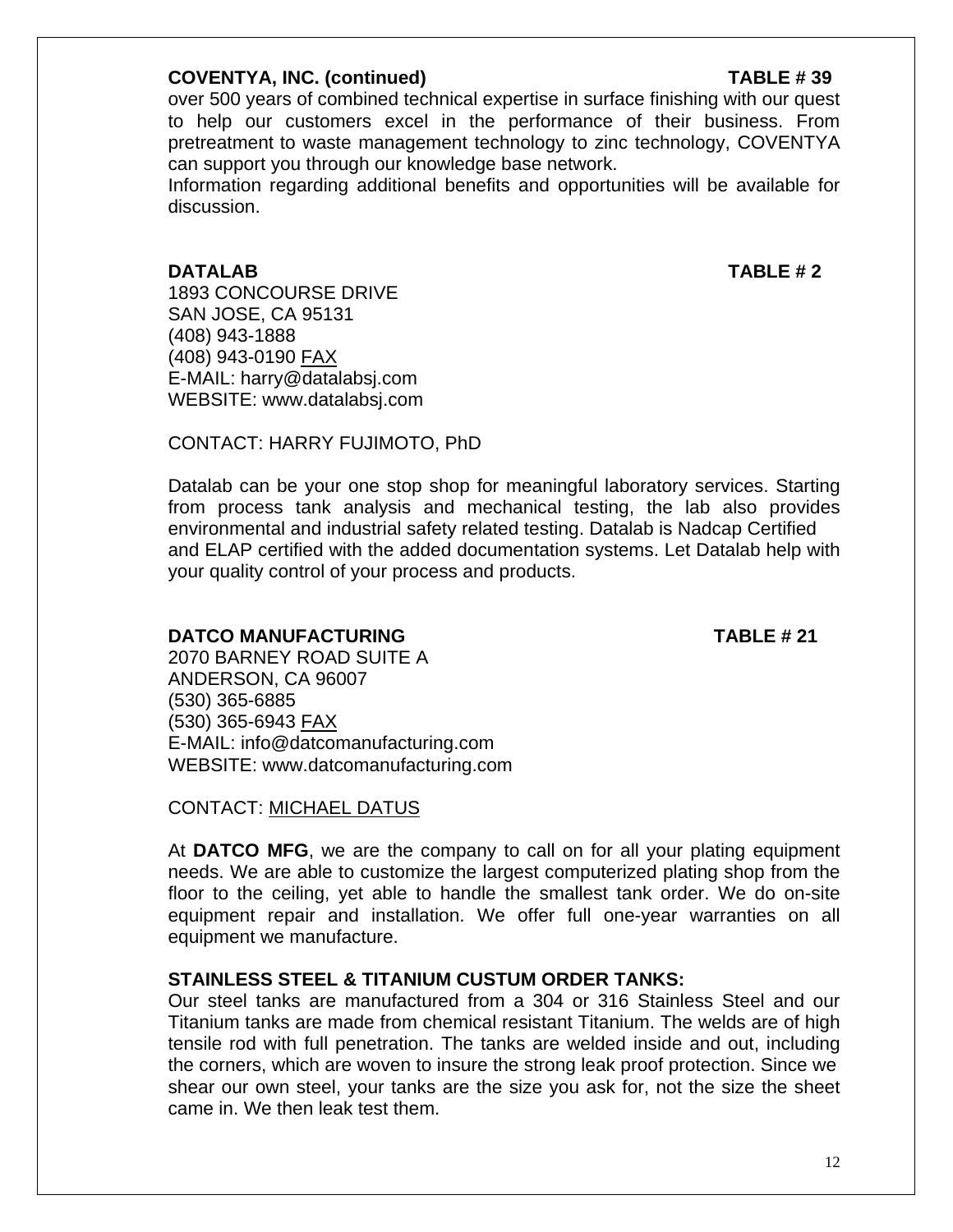#### **DATCO MANUFACTURING (continued) TABLE # 21 POLYPROPYLENE CUSTOM ORDER TANKS:**

Our polypropylene tanks are from American ONLY made virgin polymers. Our tanks are not cut but are heat formed so the corners never leak. Professionally trained workers, with ten years or more of experience, hand-weld each and every tank themselves. All rims are custom machined to fit on the wall of the tank and double welded. The sheets are Wagner automated to make our seams. (It does one hundred percent original strength welds.)

After applying the latest in technology to the assembly of your tank, we thoroughly test your tank with the latest in diagnostic test equipment. The welds are electronically tested twice over 24 hours. Then the steel supports are welded on and the uni-body encapsulation is put on.

We also make complete systems. We have complete lines for gold plating, electro-less nickel, aqueous cleaning, to Electro-cleaning, phosphate, and alodine to anodize.

If you would like to know more about DATCO and the services we offer, please feel free to contact us. We will be glad to help you in any way that we possibly can.

#### **DMP CORP.** TABLE # 7

400 BRYANT BLVD. ROCK HILL, SC 29732 (800) 845-3681 E-MAIL: jbill@dmpcorp.com WEBSITE: www.dmpcorp.com

CONTACT: JEFF BILL

Taking the Worry Out of Wastewater for almost 50 years!

DMP is the premier provider of integrated wastewater treatment solutions. Your wastewater treatment system should be simple, effective and automatic. That is DMP's philosophy for helping customers become leaner, more profitable, more competitive, and continually compliant. We ensure our customers see immediate value that increases over time through an ongoing partnership. Ask about our 5 year Performance Guarantee.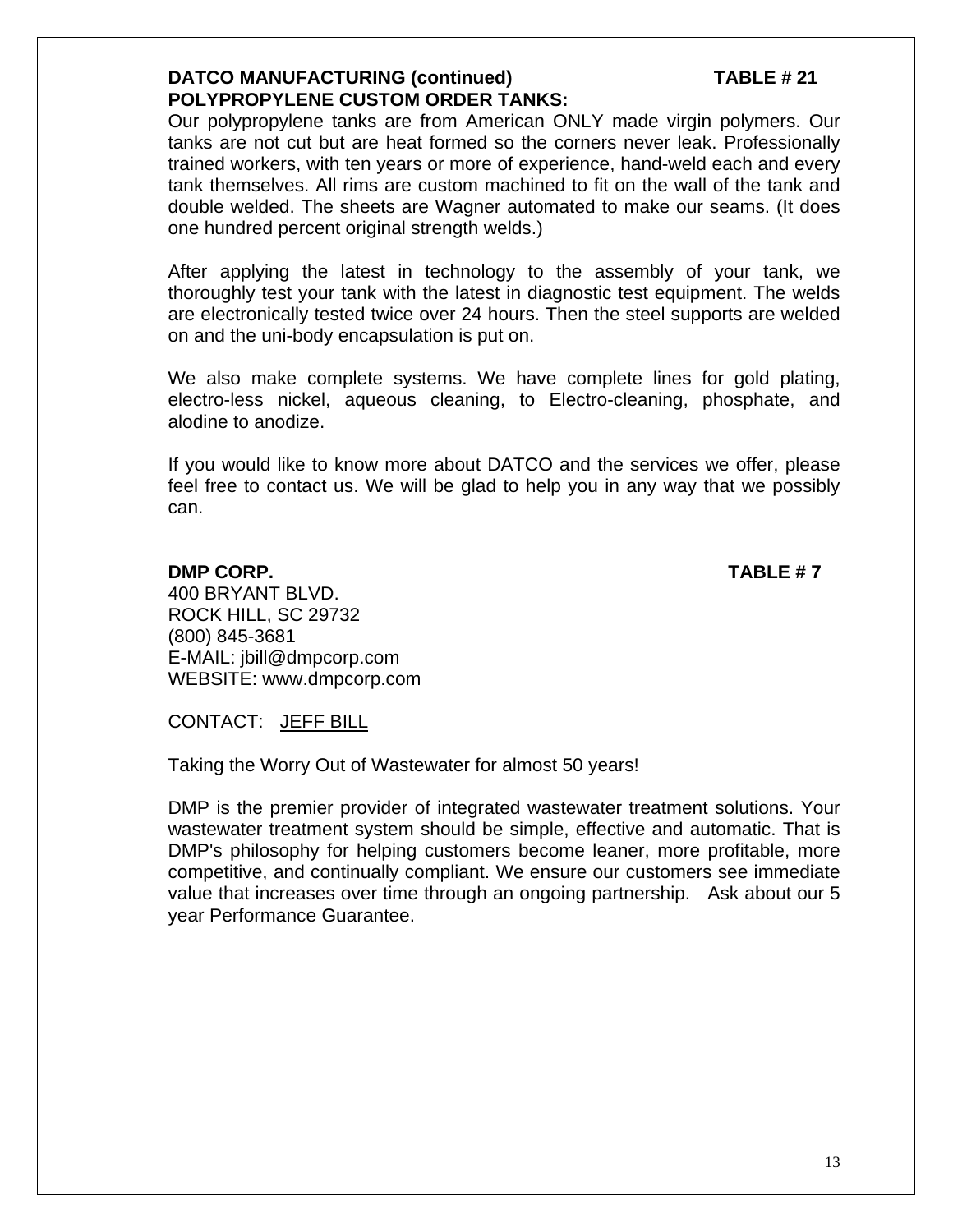**DRUSEIDT – INTERCON USA, INC. TABLE # 8**  1125 FIR AVENUE BLAINE, WA 98230 (800) 665-6655 (604) 946-5340 FAX E-MAIL: sales@intercon1978.com WEBSITE: www.intercon1978.com

### CONTACT: A.J. SCHENK

Druseidt Electro-Plating products from Germany are now available in America through Intercon USA Inc. Their unique, spring-loaded contact saddles, cleaning saddles, extremely flexible cables for rectifiers, danglers for plating barrels, busbar connections and shunts are an exciting addition for the electroplating and anodizing industries. Large surface contact areas ensure high current distribution during the plating process without high heat generation. ISO 9001 certified and UL approved, these are problem solvers for the electroplating and anodizing.

### **DYNAPOWER COMPANY LLC** TABLE # 43

 85 MEADOWLAND DRIVE SOUTH BURLINGTON, VT 05403 (802) 860-7200 E-MAIL: mflanagan@dynapower.com WEBSITE: www.dynapower.com

### CONTACT: MARTIN FLANAGAN

Founded in 1963, Dynapower designs, builds, and services SCR rectifiers and Switchmode Power Supplies from our South Burlington, Vermont facility for metal finishers worldwide. Each is backed by a full suite of After Market Services including FREE 24/7 technical phone support, spare parts, field service and repair, preventative maintenance programs as well as on and off-site rectifier refurbishment and engineering upgrades.

**EPSI** TABLE #28

4221 COURTNEY AVE. FRANKSVILLE, WI 53126 (262) 835-6065 E-MAIL: dpeterson@epsi.com WEBSITE: www.epsi.com

CONTACT: DANIELA PETERSON

Engineered Products and Services, Inc. (EPSI) is a full line manufacturer of masking solutions for plating, painting and powder coating processes. We produce and distribute rubber, silicone, and plastic caps and plugs, a full range of tapes, discs, tubing, hooks, sheeting, filters and more. We have a brilliant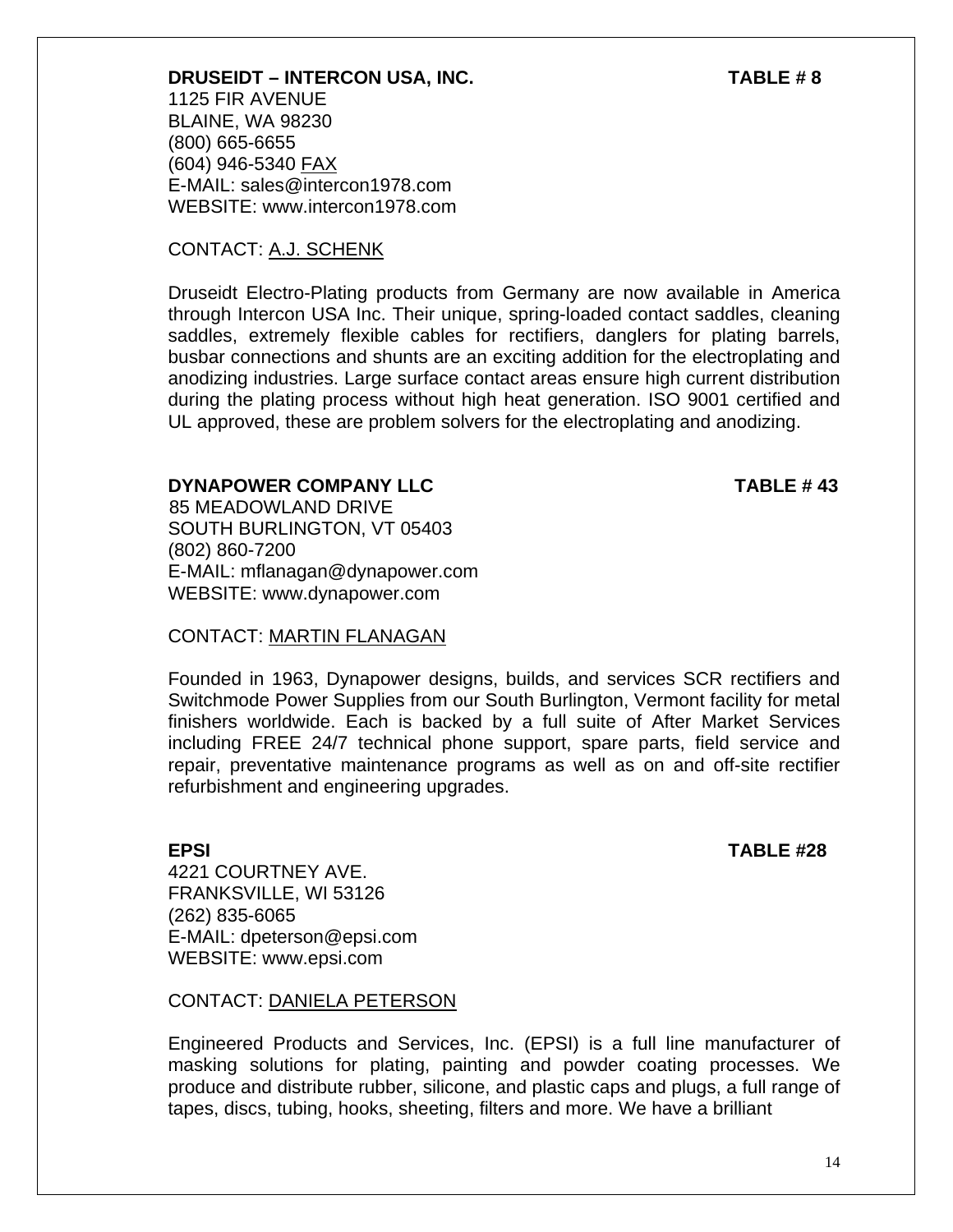#### **EPSI (continued) TABLE #28**

engineering team that has developed thousands of custom solutions to the most complicated masking requirements.

 **HANNA INSTRUMENTS TABLE # 40** 

584 PARK EAST DRIVE WOONSOCKET, RI 02895 (800) 426-6287 E-MAIL: mktg@hannainst.com WEBSITE: www.hannainst.com

CONTACT: LIZ BELLIVEAU

Hanna Instruments offers the industrial market with a large assortment of panel and wall mounted controllers, transmitters, analyzers, titration systems and pumps for controlling, monitoring and testing.

### **HARRINGTON INDUSTRIAL PLASTICS TABLE # 31**

4840 DAVENPORT PLACE FREMONT, CA 94538 (510) 771-5488 (510) 683-6729 FAX E-MAIL: jschultz@hipco.com WEBSITE: www.hipco.com

CONTACT: JOHN SCHULTZ

Harrington is the largest distributor of industrial plastic piping products in the country. For 60 years, Harrington has supplied PVC, LPVC polypro; PVDE and Teflon pipe, valves, fittings, pumps, tanks, heaters, FRP grating, PH Flow and level instrumentation to the plating and metal finishing industry. In addition Harrington offers the largest range of filtration and double contained plating products as well as manufacturing the finest FRP fume exhaust equipment. For further information on these products or products not listed call your local Harrington service center we have over 55 locations across the country waiting to serve you.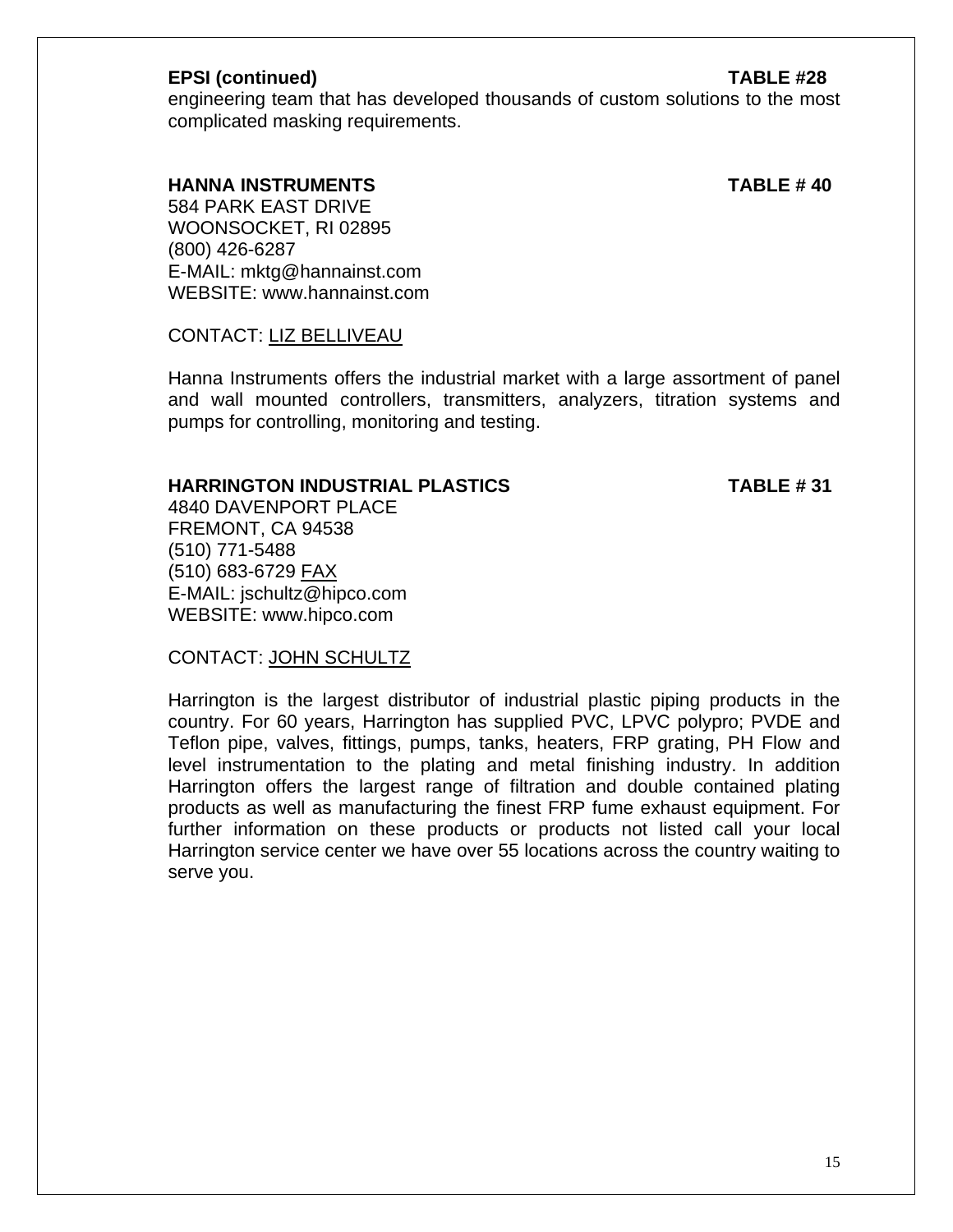#### **HISPANIC BUSINESS CONSULTANTS TABLE # 26**

360 E. 1<sup>ST</sup> STREET #302 TUSTIN, CA 92780 (800) 642-1422 E-MAIL: eduardo@betteremployees.net WEBSITE: www.BetterEmployees.net

#### CONTACT: EDUARDO FIGUEROA, MBA

Mr. Figueroa helps managers and CEOs to have more time to do their job, and to focus on what is important to them, instead of being distracted by having to deal with problems that their Latino leads and supervisors should be taking care of.

The way that Eduardo helps companies to produce more profits is by designing, in conjunction with upper-management, the best and more effective training program that will teach participants how to develop more effective leadership competences, to achieve their goals with more collaboration of their team and without mistakes.

Attendees to the training classes become more pro-active in solving problems and conflicts.

#### **HITACHI HIGH-TECH ANALYTICAL SCIENCE TABLE # 30**

2 TECHNOLOGY PARK DRIVE, 2<sup>ND</sup> FLOOR WESTFORD, MA 01886 PHONE: 978-850-5560 E-MAIL: contact@hitachi-hightech.com WEBSITE: https://hha.hitachi-hightech.com/en/product-range/applications/metalfinishing-/-plating-/-coating

#### CONTACT: SALES

Hitachi High-Technology Analytical Science is a leading provider of benchtop and handheld X-Ray Fluorescence (XRF) analyzers and contact gauges used for materials identification, thickness gauging, and controlling coatings processes to specification. Boost your quality program and have confidence in materials received through incoming inspection while you ensure that your products meet regulatory standards during out going inspections

Our expanded coating product line; the FT110A and FT150 series provide solutions for measuring large parts with complex geometry and ultra-thin coatings. You can now choose the X-Strata920 with configurable bases to fit your requirements and an optional SDD detector for measurement of thinner coatings and more precision.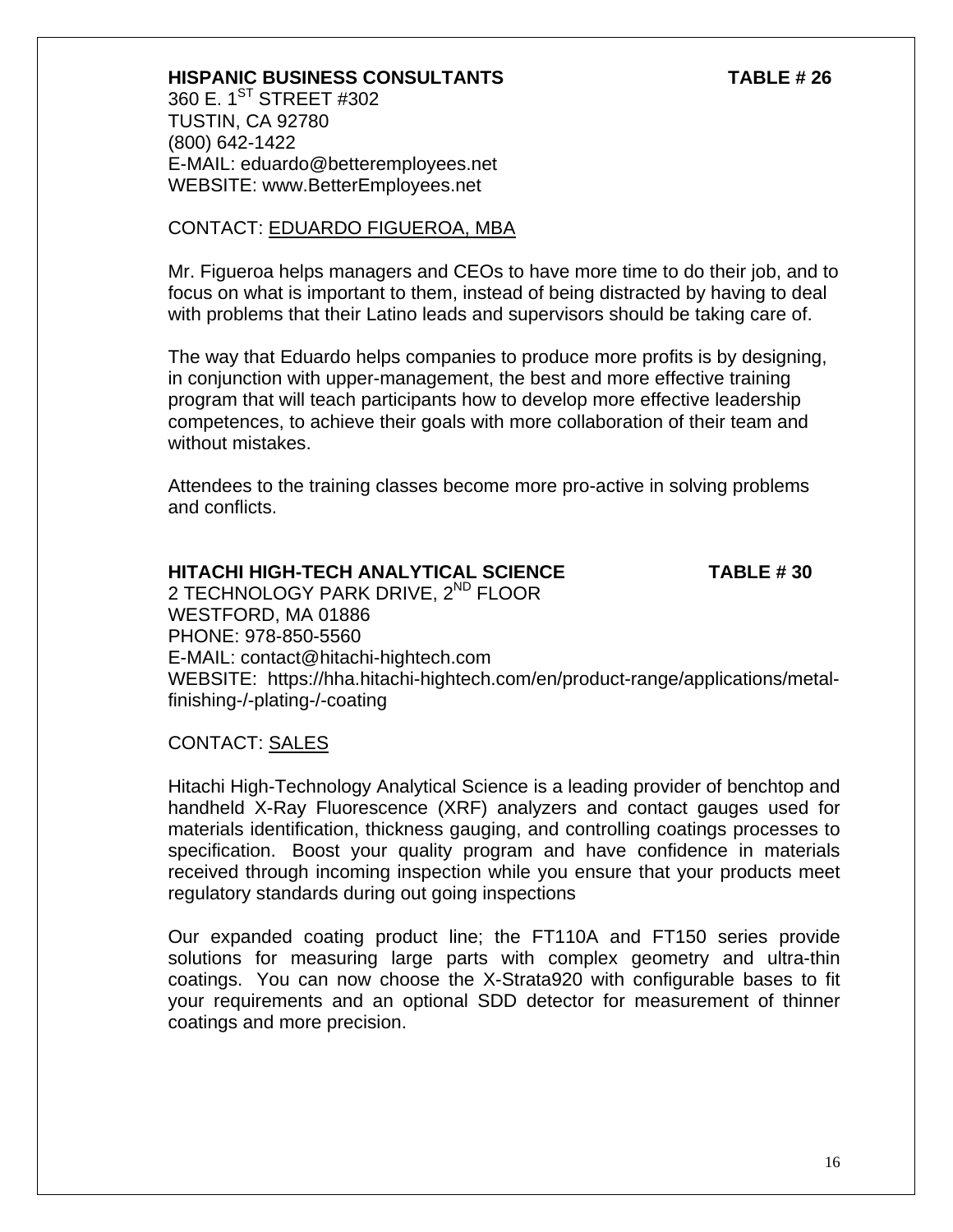#### **KRAFTPOWERCON, INC. TABLE # 34**

38 DUKA AVENUE FAIRFIELD, CT 06825 (475) 422-9444 (475) 422-9443 FAX E-MAIL: sales.us@kraftpowercon.com WEBSITE: www.kraftpowercon.us

#### CONTACT: SONNY CHARLESTIN

KraftPowercon's FlexKraft rectifiers offer a unique modular design catered to the electroplating and metal finishing industries. Besides benchmark efficiency, the FlexKraft stands out from the crowd offering valuable features such as: multiple outputs, upgradeable power, and self-serviceability.

FlexKraft rectifiers are designed for 24/7 max load operation in harsh conditions to offer the highest possible reliability.

With an output ranging from 0-60V and 0-24,000A and a multitude of control options, KraftPowercon offers the flexibility to provide a customized, best-fit solution for all customers.

#### **LEAVITT PACIFIC INSURANCE BROKERS TABLE # 22**

1330 S. BASCOM AVENUE SAN JOSE, CA 95128 (408) 364-8113 (408) 298-7650 FAX E-MAIL: karl-hawkins@leavitt.com WEBSITE: www.leavitt.com/LeavittPacific

### CONTACT: KARL HAWKINS

Leavitt-Pacific Insurance Brokers provides comprehensive insurance solutions to California employers seeking effective management of their property casualty insurance programs. As a member of Leavitt Group - now the nation's 7th largest privately held broker - we are effectively positioned to provide best of class resources, services and carrier concessions to our client partners.

Our proprietary 'Differentiation Platform' allows our clients to control costs, mitigate risk, and enjoy 'value added services' that make the management of their programs easy and cost efficient.

We specialize in firms with 15-500 employees across all industry sectors throughout the state as well as nationwide capabilities. Our niche market approach allows us to maximize our success within the metal finishing industry to bring quality coverage and excellent prices to your business.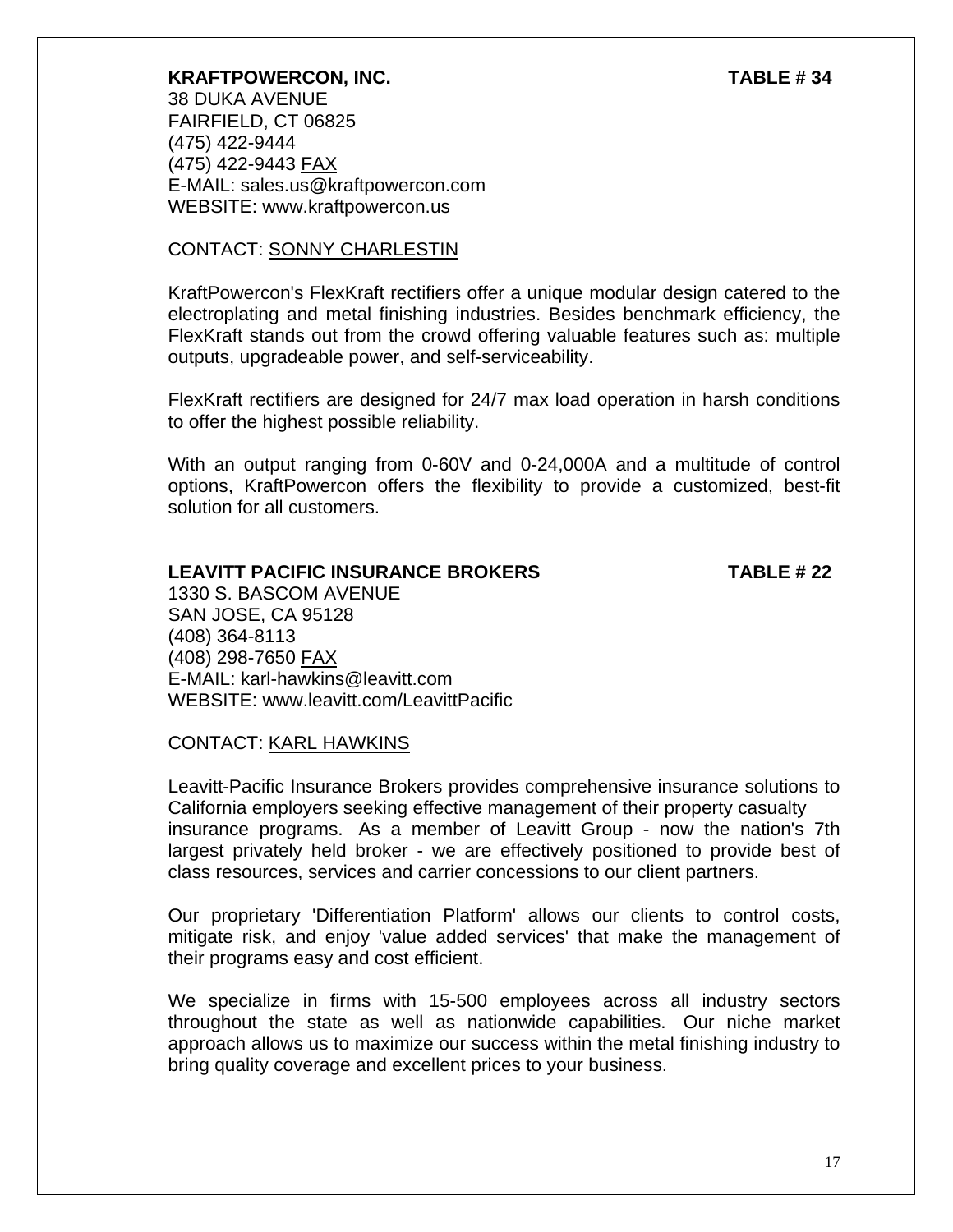#### **LEAVITT PACIFIC INSURANCE BROKERS (continued) TABLE # 22**

If you are a successful business that feels they are outgrowing their current broker - and wondering, "what more is available to me" in terms of managing your firm's insurance programs....contact us for a free consultation!

#### **MACDERMID ENTHONE TABLE # 38**

245 FREIGHT STREET WATERBURY, CT 06702 Phone: (760) 803-5456 E-MAIL: scott.smith@macdermid.com WEBSITE: www.MacdermidEnthone.com/Industrial

#### CONTACT: SCOTT SMITH

As the worldwide leader in Specialty Coatings, MacDermid Enthone understands what it takes to satisfy our customers' needs: the ability to listen to their challenges and the expertise to provide the highest performing, customized solutions possible. Customers use our high performance products to prepare and finish a wide range of metals and plastics in a diverse range of industries and applications. Specialty chemical formulations which improve corrosion and wear resistance as well as enhancing surface aesthetics. Through our Unrivaled Innovation & Service, we provide our customers chemical processing solutions, materials and services that lower their costs, improve their quality, and increase their productivity.

#### MILES CHEMICAL COMPANY, INC. TABLE # 1

12801 RANGOON STREET ARLETA, CA 91331 (818) 504-3355 (818) 504-3360 FAX E-MAIL: dan@mileschemical.com WEBSITE: www.mileschemical.com

### CONTACT: DAN ZINMAN

Miles Chemical is a full line ISO certified chemical supplier, blender and logistics provider with 3 California facilities (Arleta, Anaheim, San Leandro).

Chemical products include- commodities (Acids/Alkalis), cleaners, preplate materials, Electroplating, Anodizing, and Prepaint preparation.

Ancillary products include-Pumps, Filters, Anodes and related equipment.

Miles Chemical also provides environmental services including wastewater pretreatment chemistry, hazardous/non hazardous waste disposal, emergency response, and demolition services.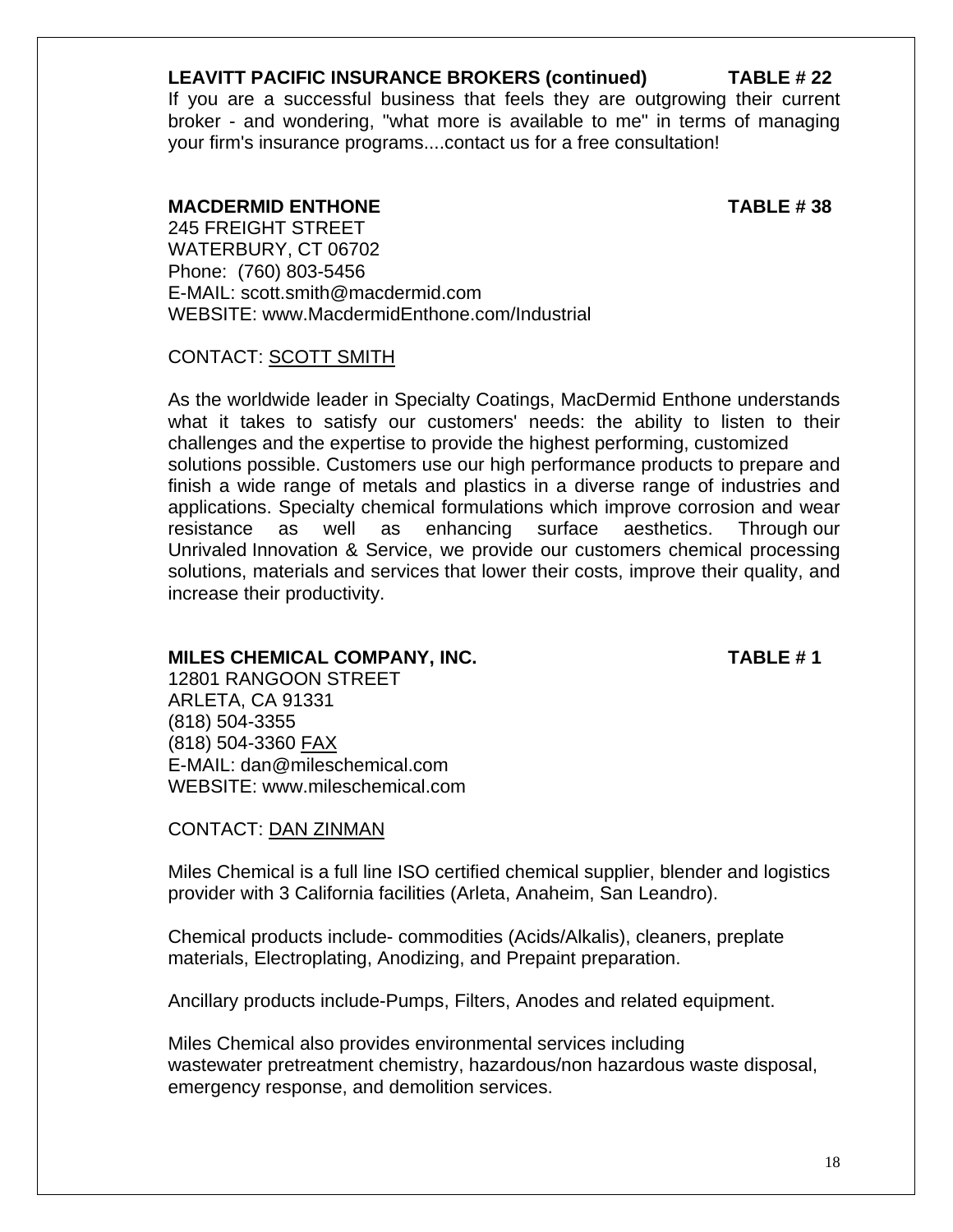#### **MILES CHEMICAL COMPANY, INC. (continued) TABLE # 1**

To technically support its customers, Miles Chemical has 2 tech service reps, 2 chemists and a fully equipped analytical lab.

#### **OKUNO INTERNATIONAL CORPORATION TABLE # 5**

4000 GRAND RIVER AVE. STE 103 NOVI, MI 48375 (248) 536-2727 (248) 319-1195 FAX E-MAIL: takao-yatsuka@okuno-intl.com WEBSITE: www.okuno-intl.com, www.okuno.co.jp

#### CONTACT: TAKAKO YATSUKA

 Okuno International Corporation is a supplier of all proprietary chemistry to metal Finishing industry, which is Okuno Product developed by Okuno Chemical Japan. We specially supply all chemistry for anodizing line; Pretreatment (greasing, etching, chemical polish, desmut), Dye (excellent dye affinity and light fastness), Sealant (nickel acetate, heavy metal free), Troubleshooting (light fastness improver, white spot, powdery bloom preventing additive) and Green products (nitric acid free desmut) needed to make your anodizing line run smooth as possible.

#### **PARKER BOILER CO. TABLE # 11**

5930 BANDINI BLVD. LOS ANGELES, CA 90040 (323) 271-8453 (323) 722-2848 FAX E-MAIL: sales@parkerboiler.com WEBSITE: www.parkerboiler.com CONTACT: NORTHERN CALIF. REP: SAN JOSE BOILER WORKS Attention: STEVE OCAMPO Phone: (408) 295-5235 Or Mike Leeming – Parker Boiler (323) 727-9800

Parker Boiler manufactures steam and hot water boilers to heat various tanks for the metal finishing industry. Indoor and Outdoor Models are available. Hot water boilers with temperatures to 400°F and 300 PSI with low or high temperature pumps can also be supplied by Parker. All boilers are manufactured in Los Angeles. Complete after-sales factory service and replacement parts are available locally from the factory. All Parker Boilers are either SCAQMD Certified for Rule 1146.2 or can meet current Nox Levels for larger boilers. Parker has been providing boiler equipment to the industry for many years.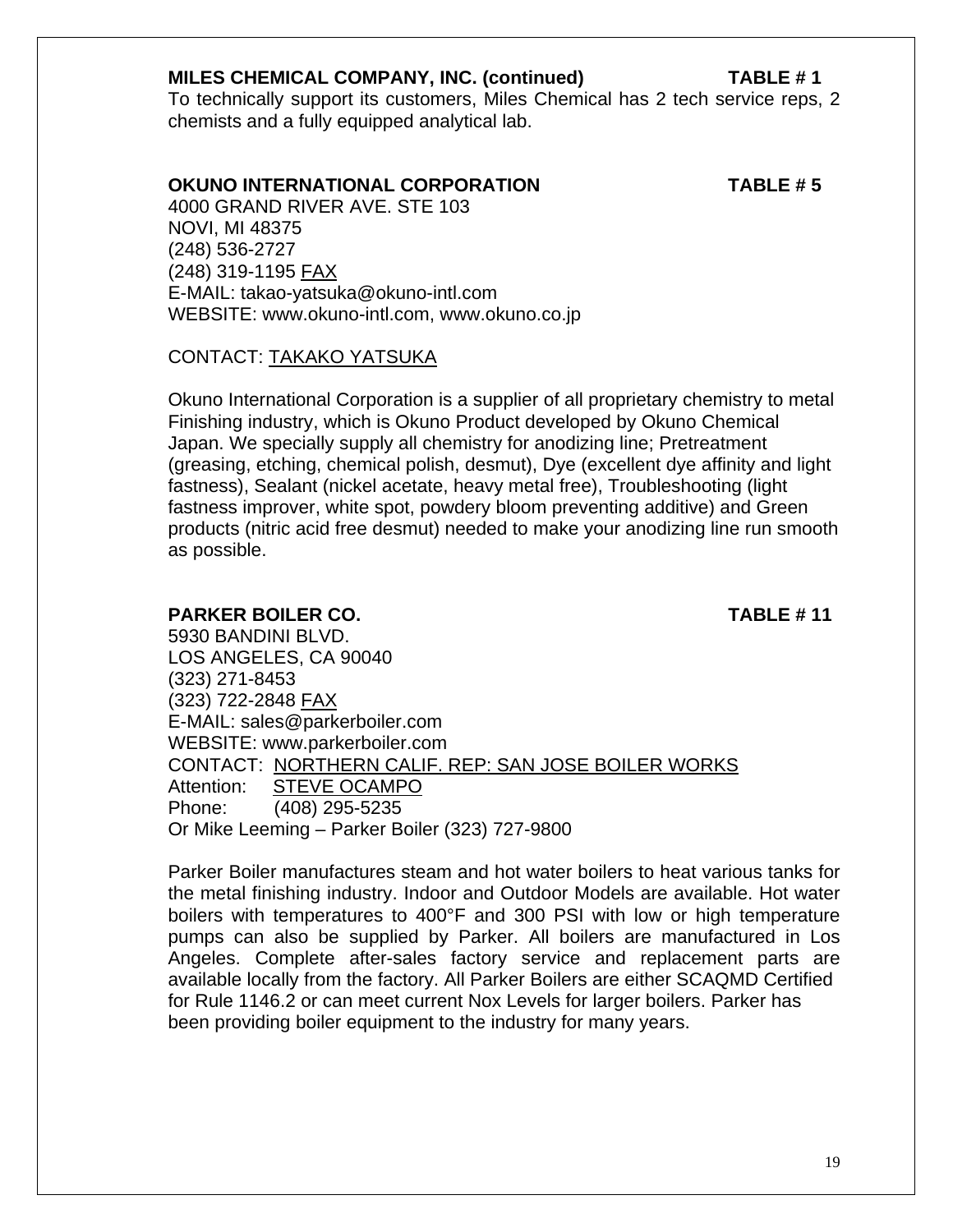## 20

### **PLATING INTERNATIONAL, INC. TABLE # 15**

11142 ADDISON AVE. FRANKLIN PARK, IL 60131 (847) 451-2101 (847) 451-2106 FAX E-MAIL: info@platinginternational.com WEBSITE: www.platinginternational.com

### CONTACT: JOHN SULLIVAN

Plating International is your one stop shop for chrome plating chemicals, technical support, & equipment! The largest US Supplier of Chromic Acid to the Plating and Metal Finishing Industry. We also offer Electroless Nickel, Ask me about our new ONE PLATE technology: The only One Component Electroless Nickel solution on the market.

### **PRECISION PROCESS** TABLE # 27

2111 LIBERTY DRIVE NIAGARA FALLS, NY 14304 (480) 695-4344 E-MAIL: mthede@precisionprocess.com WEBSITE: www.precisionprocess.com

### CONTACT: MARK THEDE

Precision Process is a full-service manufacturer of a variety of electroplating and chemical processing equipment. For over 20 years, our broad technical expertise and innovative designs are used in a wide array of industries. Clients as diverse as medical instrument manufacturers, electroplaters in the connector industry, steel strip producers, and our high-tech clients needing RFID and photovoltaic technology rely on Precision Process to supply them with complete systems custom tailored to their specific requirements. Precision Process is certified, ensuring quality services that continually meet or exceed the specifications of manufacturers worldwide.

#### **PRODUCTS FINISHING TABLE # 28**  6915 VALLEY AVENUE

CINCINNATI, OH 45244

(800) 563-8809 E-MAIL: tluciano@pfonline.com WEBSITE: www.pfonline.com

### CONTACT: TODD LUCIANO, PUBLISHER

With a monthly subscription base of 25,000+ subscribers, weekly e-newsletter distributed to 14,000+ emails and a comprehensive web site averaging 66,000+ visitors a month, the Products Finishing brand is the voice of the finishing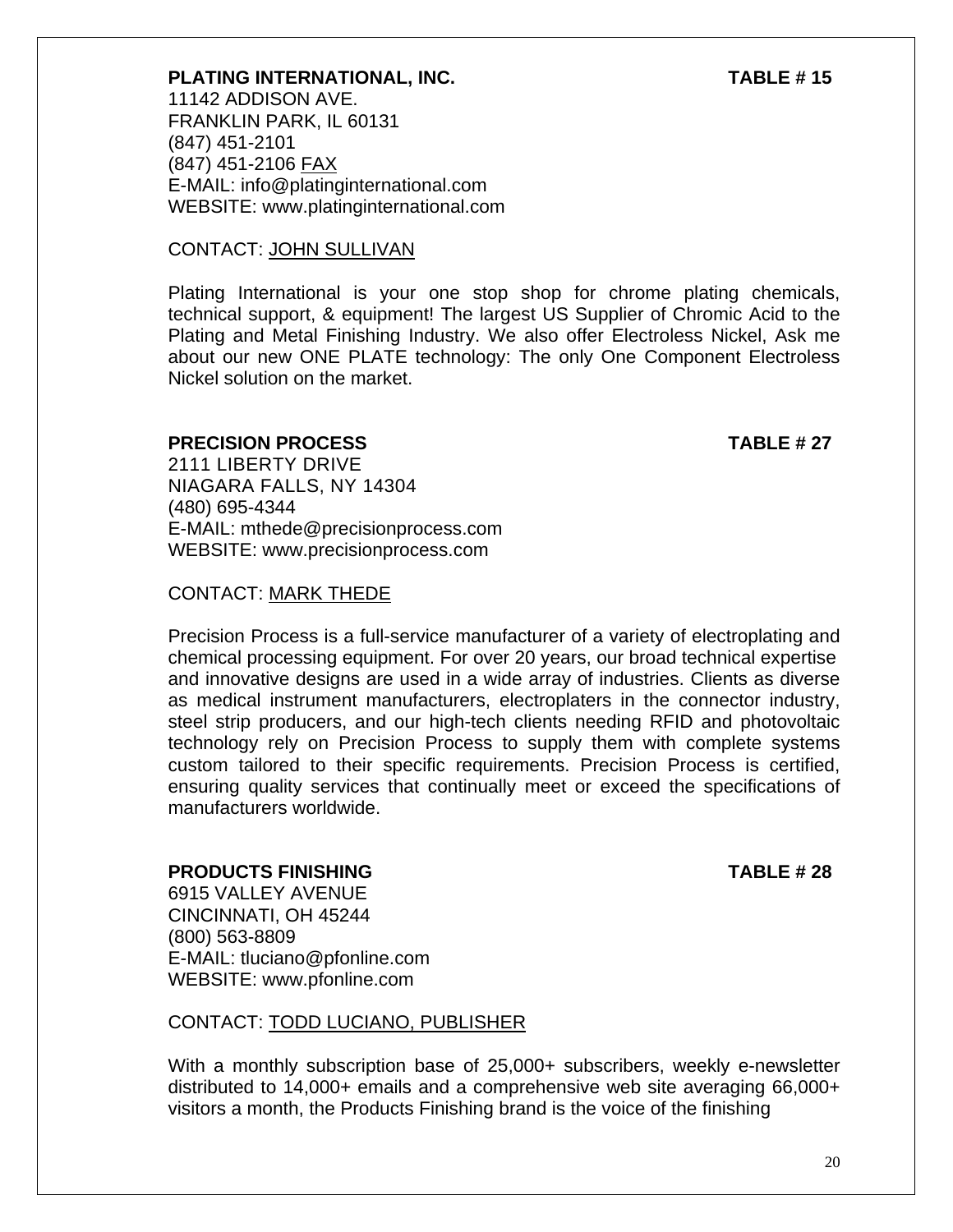#### **PRODUCTS FINISHING (continued) TABLE # 28**

industry – serving the US Industrial Finishing Market since 1936. For more information please contact: Todd Luciano, Publisher.

**PYROMET** TABLE # 19

7 SUSAN PLACE BAITING HOLLOW, NY 11933 (516) 662-1090 E-MAIL: tony@pyromet999.com WEBSITE: www.pyromet999.com

### CONTACT: TONY D'ANGELO

Pyromet is a Major supplier to the plating industry for Silver Anodes & all Silver related products including Refining for all precious Metals, Pyromet is celebrating 50 years this year & recently expanded operations into Tennessee for refining operations.

### **RAVAGO CHEMICALS NORTH AMERICA TABLE # 20**

201 N. CIVIC DR. SUITE 190 WALNUT CREEK, CA 94596 (510) 549-3535 (510) 549-0890 FAX E-MAIL: hmahdavian@ravagochem.com WEBSITE: www.ravagochemicals.com

### CONTACT: HAMID MAHDAVIAN

- Atotech USA plating processes
- Heatbath/Chemtech Plating Processes
- Filtering systems
- Rectifiers
- Metalx/Nickel Stripper
- Filter presses
- Process Technology
- Aluminum and Copper wire
- All anodes
- Polishing wheels, compounds and belts
- KLINGSPOR abrasives & Jisco Abrasives
- Immersion heaters
- Antiquing solutions
- STELLAR SOLUTIONS citric acid passivation
- U.S. SPECIALTY anodize dyes and HENKEL anodizing chemicals & stone chemicals
- Lacquers
- Rust Preventatives
- Hubbard-Hall
- Electro Polish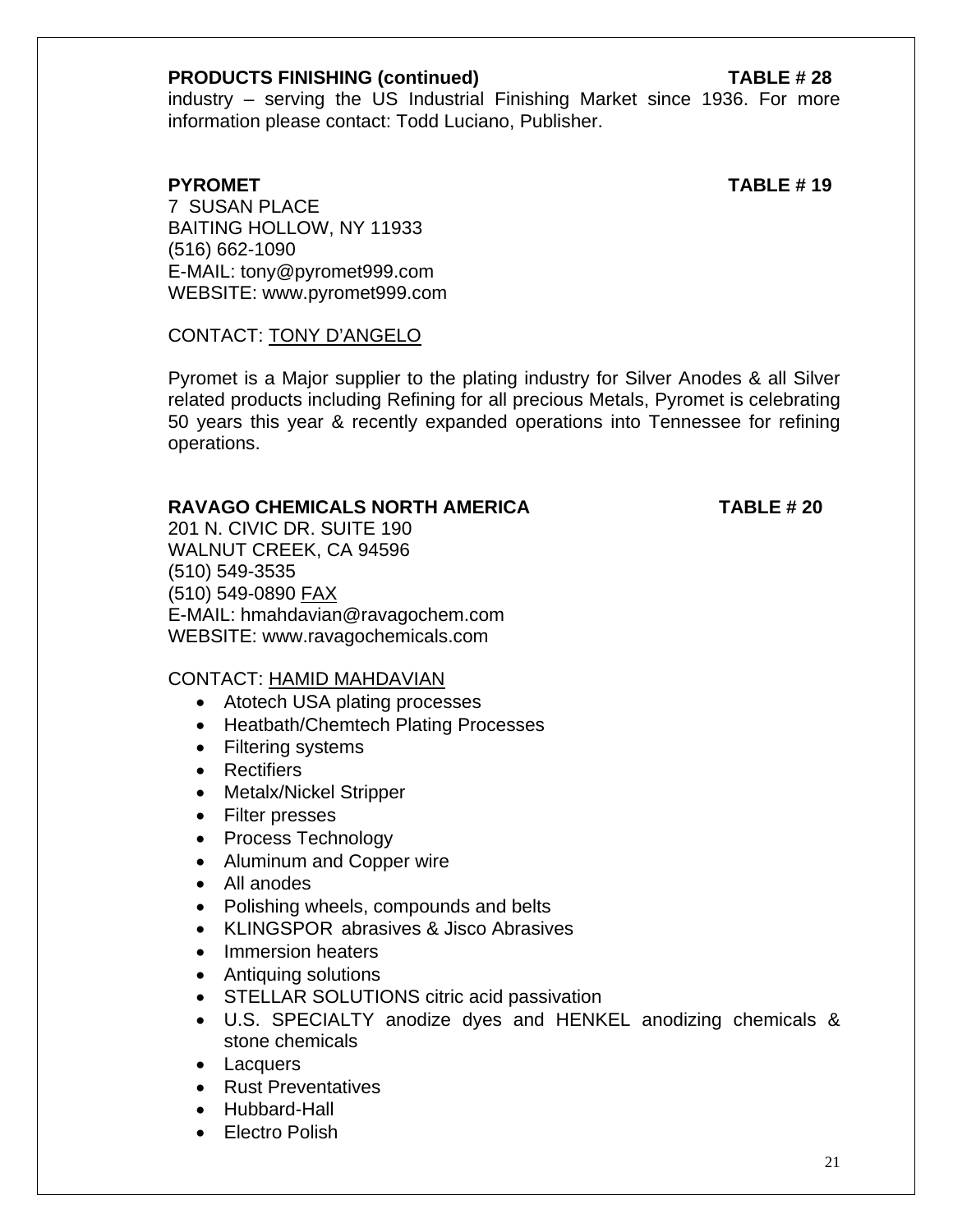### **RELIANT ALUMINUM PRODUCTS, LLC TABLE # 25**

520 TOWNSEND AVENUE HIGH POINT, NC 27263 (336) 289-2203 (336) 431-9893 FAX E-MAIL: customer.service@reliantaluminumproducts.com WEBSITE: www.reliantalumiumproducts.com

### CONTACT: DAVE OCHOA

**Reliant Aluminum Products** is the exclusive U.S. supplier of Clariant colorants and chemicals for anodizing and aluminum finishing and offers you:

- The largest selection of products specifically designed for aluminum
- A knowledgeable sales force with extensive anodizing experience
- Expert technical support and a range of analytical lab services
- New products and processes to keep your business competitive
- A reliable, dependable supply chain with sufficient inventory in stock
- A network of warehouses across the U.S. to ensure timely shipping
- Flexible packaging sizes to accommodate large or small volume

#### **RIGHTECH FABRICATIONS TABLE # 32**

3225 COMMERCIAL AVENUE NORTHBROOK, IL 60062 (847) 313-4870 (847) 272-4695 FAX E-MAIL: sstella@rightechfabs.com

WEBSITE: www.rightechfabs.com

### CONTACT: SAM STELLA

RIGHTech Fabrications, a trusted name in design and fabrication in corrosion resistant materials for more than 50 years, is the metal finishing industry's onestop shop for baskets, racks, heat exchangers, fasteners, anodes, titanium material and more. Our CEF-certified sales and engineering teams, driven by over 100 years of experience, deliver to your dock in only days. Our shop's AWStrained welders are the finest in the business. From standard to 100% custom, RIGHTech's focus is on quality and service, keeping your shop running smoothly. Make RIGHTech Fabrications your first choice today. Registered to ISO 9001:2015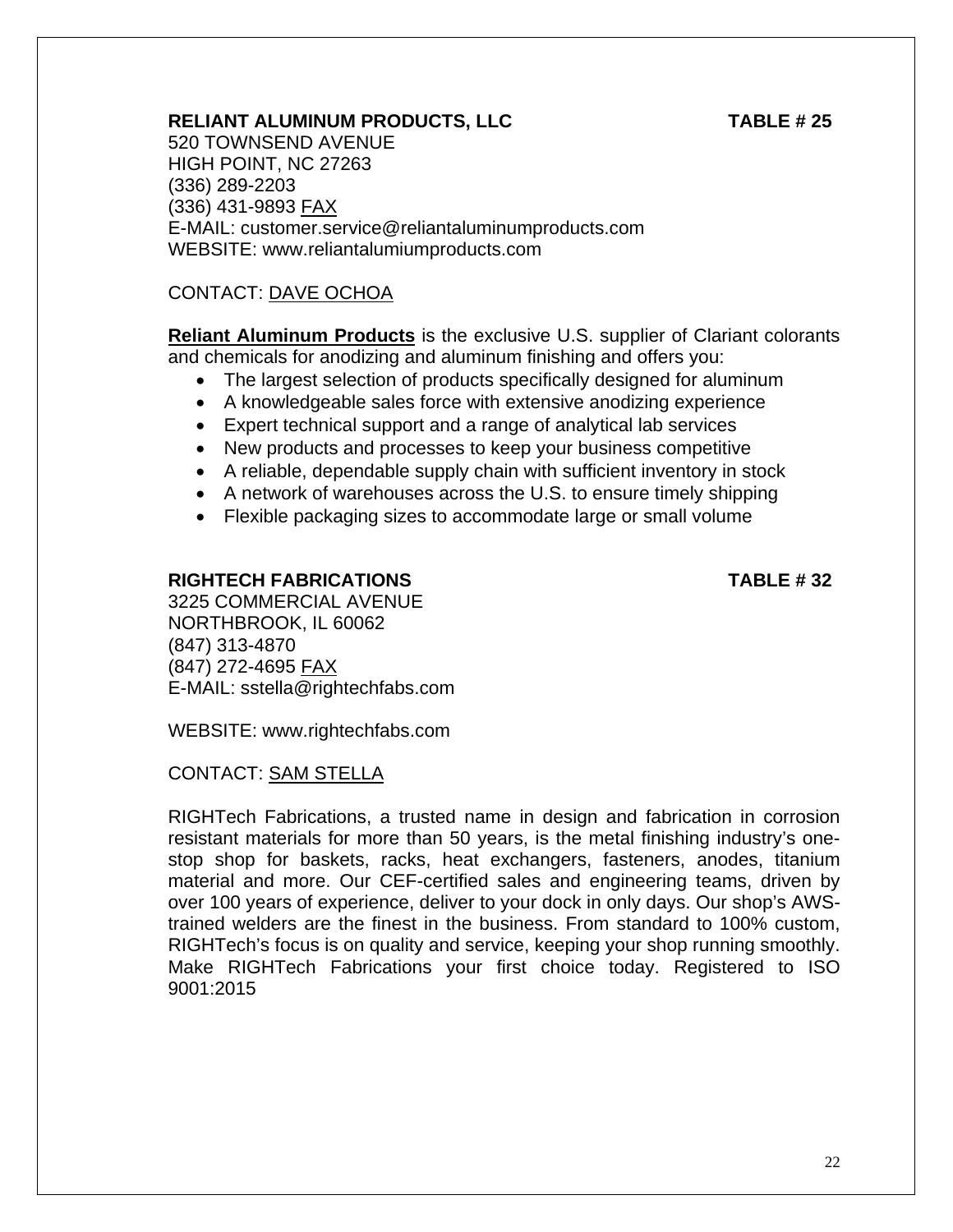OCEANSIDE, CA 92054 (760) 453-7367 (760) 453-7379 FAX E-MAIL: swetherald@ronatecc2c.com WEBSITE: www.ronatecc2c.com

#### CONTACT: SHAWN WETHERALD

For over thirty years Ronatec has been on the cutting edge of the metal finishing supply industry. We pride ourselves on providing impeccable service, powerhouse products, omniscient consulting, and highly competitive pricing. Specializing in electroless nickel, anodizing, stripping, and a wide variety of plating methods, Ronatec is your number one source for all metal finishing needs.

#### **RYOTRONICS, INC. TABLE # 36**

1362 S. GROVE AVENUE ONTARIO, CA 91761 (909) 272-8877 E-MAIL: sales@ryotronics.com WEBSITE: www.ryotronics.com

### CONTACT: LEO LAI

Large-scale California local SCR/Switch rectifier mfg, provides same-day on-site services of repair, replacement, shipping and customization works in local areas. Our advanced technology and the highest grade rectifiers are supplying to Foxconn, the iPhone factory, and many other Californian local military - medical aircraft – automotive applications. We also distribute our sister company Giant Enterprise Superpump/Filter, and refer numerous business opportunities to our local integrator partners.

#### **SCRUBAIR SYSTEMS, INC.** TABLE # 9

1200 ENSELL ROAD LAKE ZURICH, IL 60047 (847) 550-8061 (847) 550-8062 FAX E-MAIL: danoconnor@scrubair.com WEBSITE: www.scrubair.com

CONTACT: DAN O'CONNOR

ScrubAir designs and engineers quality, cost-effective, low-maintenance turnkey ventilation systems. Scrubbers, ductwork, and other components are manufactured in our facility by highly skilled and experienced personnel. Every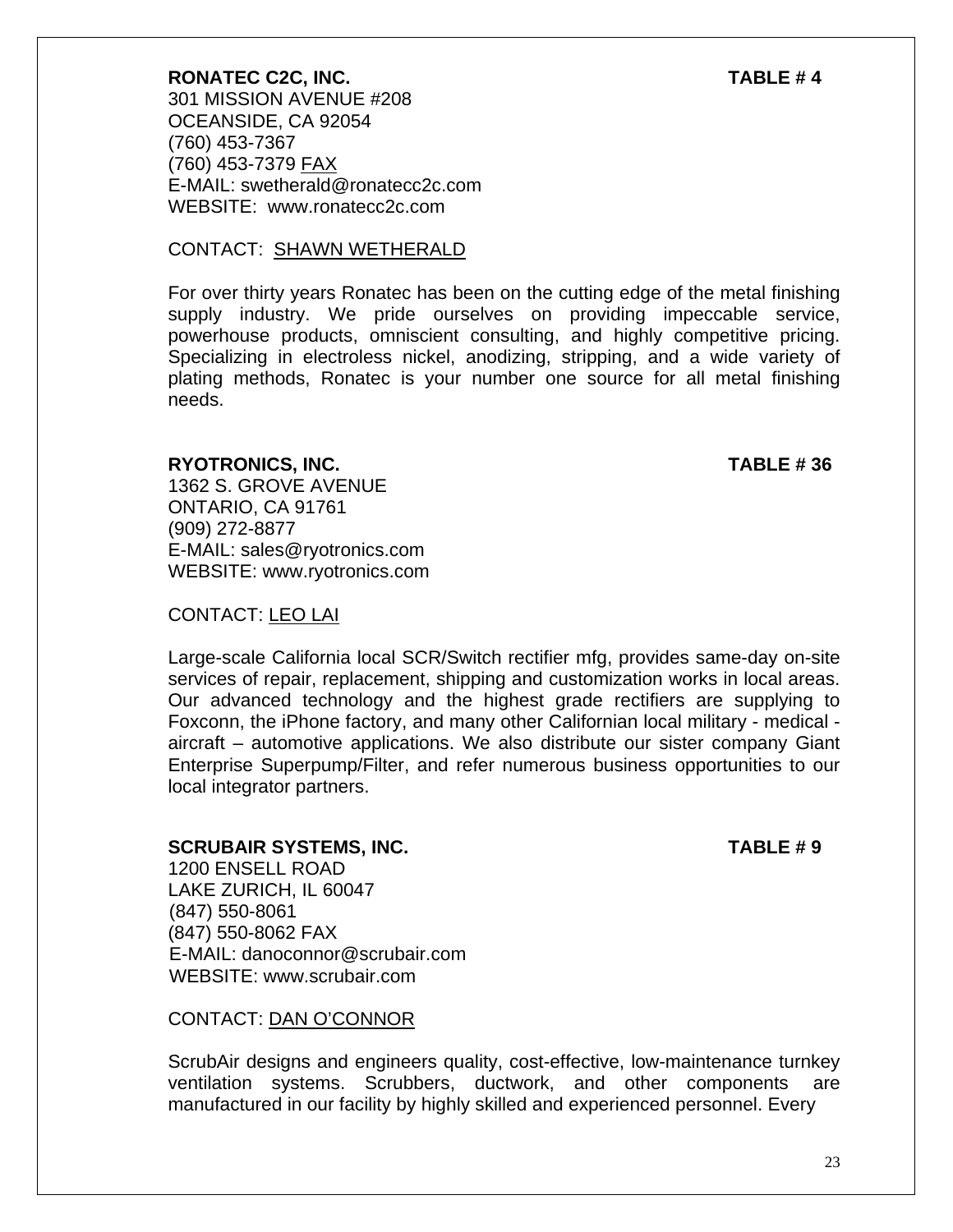#### **SCRUBAIR SYSTEMS, INC. (continued) TABLE # 9**

ScrubAir project is fully guaranteed to meet State and Federal, OSHA and EPA emission requirements - including the new PEL standard for chromium particulate. We also guarantee to meet new California AQMD regulations requiring hepa filter filtration through our turnkey, proven technology. ScrubAir brings your facility into compliance and makes it a healthier, more productive environment for your employees.

#### **TITAN METAL FABRICATORS TABLE # 16**

 352 BALBOA CIRCLE CAMARILLO, CA 93012 (805) 487-5050 (805) 487-5047 FAX E-MAIL: jmuscarella@titanmf.com WEBSITE: www.titanmf.com

#### CONTACT: JUSTIN MUSCARELLA

Standard and Custom Titanium Anode Baskets, Titanium Immersion Serpentine, Grid & U-Coils for heating or cooling your plating baths using steam or water. All coils also available in Stainless, Zirconium, Niobium, & Tantalum. When there is not enough space in the tank, we offer custom designed Sheil & Tube External Heat Exchangers. For all your Gold & Chrome Plating needs we manufacture Custom Conforming Platinum-Titanium Auxiliary Anodes.

#### **UNIVAR SOLUTIONS TABLE # 30**

2256 JUNCTION AVENUE SAN JOSE, CA 95131 (800) 659-5908 (408) 435-1735 FAX E-MAIL: custsvc-sanjose@univarusa.com WEBSITE: https://www.univarsolutions.com/ CONTACT: KELCY YOUNG

Univar Solutions is more than a distribution company – we're a leading, global partner dedicated to improving the quality of life through the products, expertise, and relationships that serve the world's most essential industries. Univar Solutions is your one-stop shop for quality chemicals from world-class suppliers to meet your formulation needs. Whether you are looking for a polar solvent or a specialized additive, we have a broad product offering available in a wide variety of quantities, from bulk deliveries to gallon cases.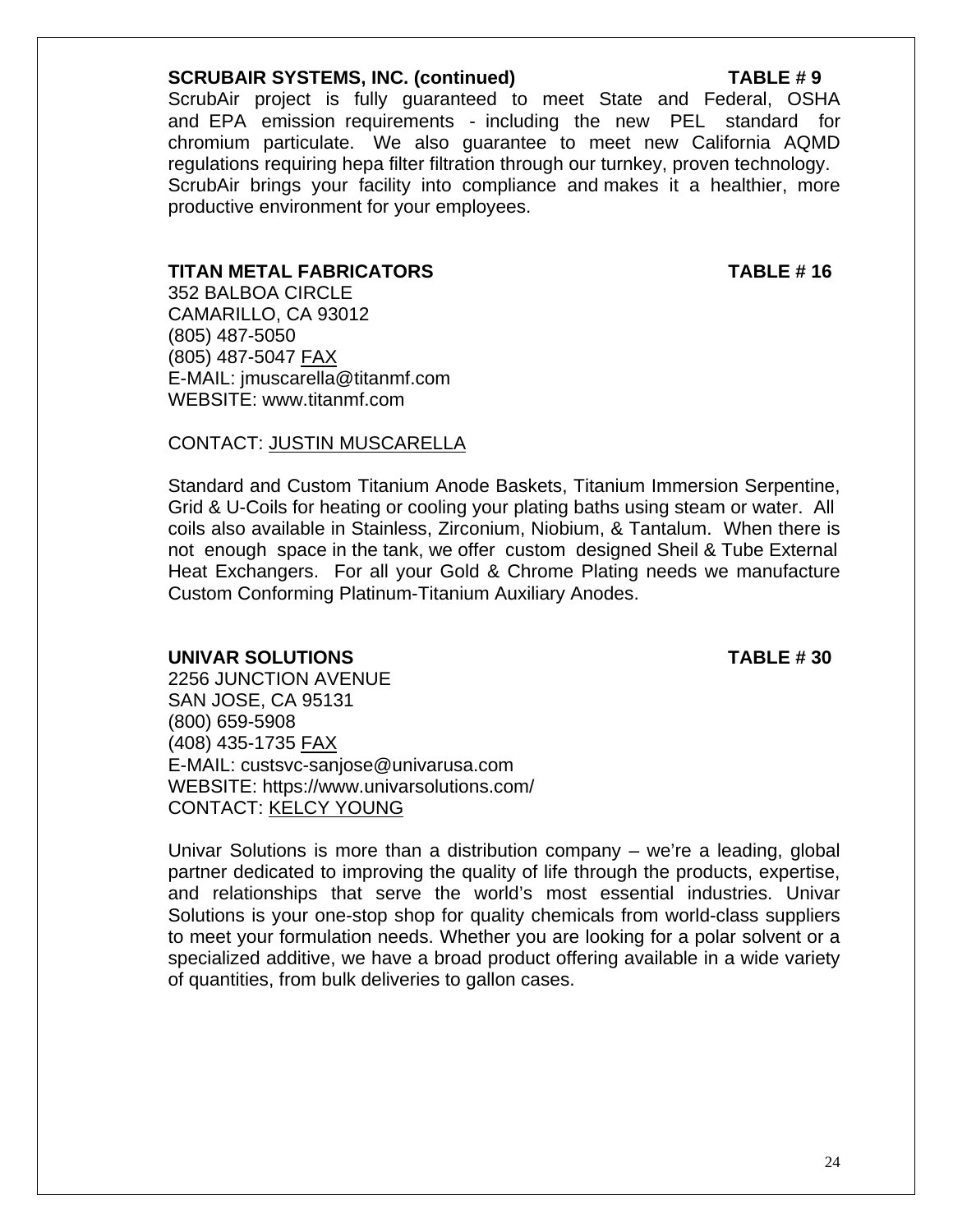**YORKE ENGINEERING, LLC** TABLE # 29 31726 RANCHO VIEJO ROAD, SUITE 218 SAN JUAN CAPISTRANO, CA 92675 (949) 248-8490 (949) 248-8499 FAX E-MAIL: conferences@YorkeEngr.com WEBSITE: www.YorkeEngr.com

#### CONTACT: MADIE RAYNER

Yorke Engineering, LLC has assisted over 950 customers with their Air Quality and Environmental compliance, engineering, and permitting issues. Our philosophy is to efficiently help government and industrial customers with the complex array of environmental rules and regulations issued by local, state, and federal agencies. From simple permits to complex agency negotiations, from small companies to the largest of California's organizations, Yorke has successfully helped solve our clients' Air Quality and Environmental issues in a cost-effective and efficient manner.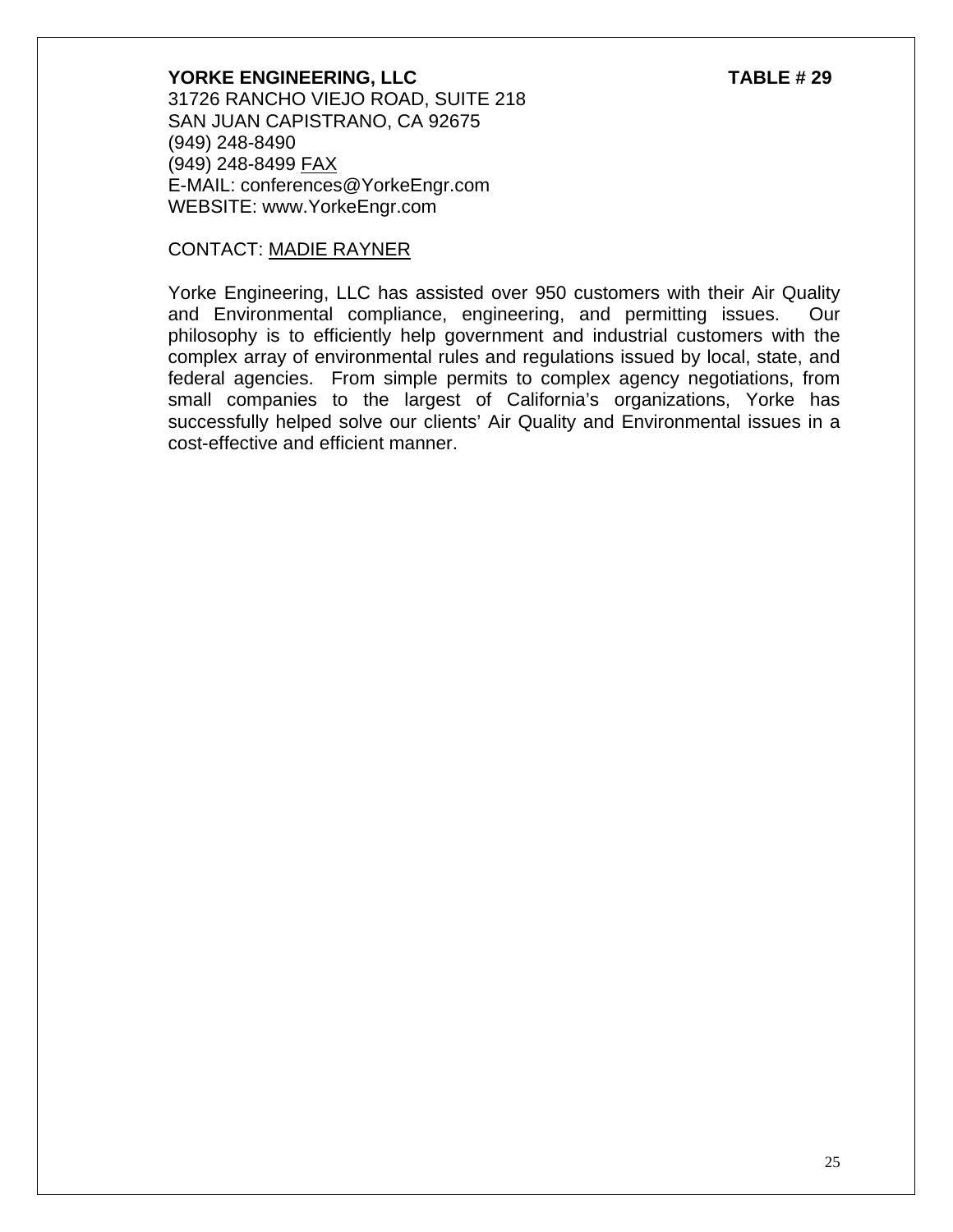

## **MEMBERSHIP ROSTER**

### **METAL FINISHING ASSOCIATION OF NORTHERN CALIFORNIA**

P.O. BOX 6547 BURBANK, CA 91510-6547

### **(877) 238-9490**

(818) 238-9592 FAX E-MAIL: admin@mfaca.org

*VISIT US AT OUR WEB SITE WWW.MFACA.ORG*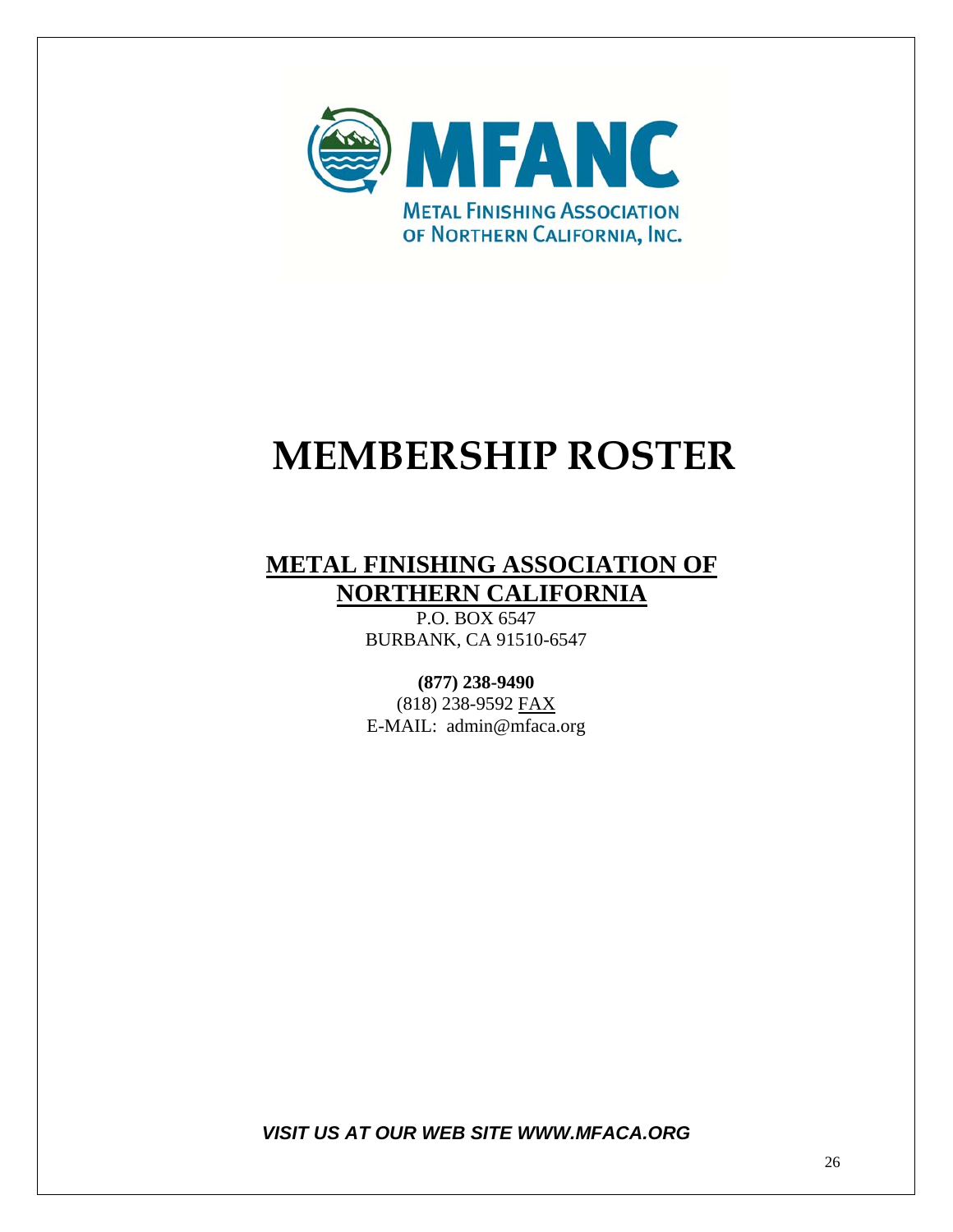All Clean Hazardous Waste Removal, Inc. (A) Terry McGuinness 707-536-6360 21 Great Oaks Blvd. E-mail: terrym@allcleanhaz.com San Jose, CA 95119 Tim White 714-606-1828

A&E Anodizing, Inc. Laura Santiesteban 408-927-5910 652-A Charles St. E-mail: laura@aeanodizing.com San Jose, CA 95112 Chris Ibanez 408-297-5910 E-mail: chris@aenodizing.com www.aeanodizing.com

ABCO Products Co. Les Strunk 916-447-9931 8290 Alpine Ave. (A) E-Mail: platingpro@aol.com Sacramento, CA 95624 Ken Valine 916-417-4142 E-mail: kvabco@yahoo.com www.abcoproducts.net

Able Metal Plating, Inc. The Suite of Manager Studies 310-569-6539 932 86th Ave. E-mail: ablemetalplatinginc@comcast.net Oakland, CA 94621 Osiel Vazaquez 510-569-6539 E-mail: ablemetalplatinginc@comcast.net

Advanced Metal Finishing Michael Vonrembow 916-780-1030 2130 March Rd. E-mail: michaelvonrembow@yahoo.com Roseville, CA 95747 www.advancedmetalfinishing.com

AI Industries, LLC Bob Mosko 650-366-8855 1725 E. Bayshore Road #101 E-mail: rmosko@aiindustries.com Redwood City, CA 94063 Robert Cattarin 650-299-9690 E-mail: rcattarin@aiindustries.com

> E-mail: twhite@allcleanhaz.com www.allcleanhaz.com

Aluminum Coating Technologies Bruce Ceniceros 916-442-1063 8290 Alpine Ave. **E-mail:** act@altaplating.com Sacramento, CA 95826 Jeremy Tollefson 916-442-1063 E-mail: act@altaplating.com

AMEX Plating **AMEX Plating COVID-100** Sylvia Rodriguez 408-986-8222 3333 Woodward Ave. E-mail: sylvia.rodriguez@amexplating.com Santa Clara, CA 95054 **Nhan Lu** 408-986-8222 E-mail: nhan.lu@amexplating.com www.amexplating.com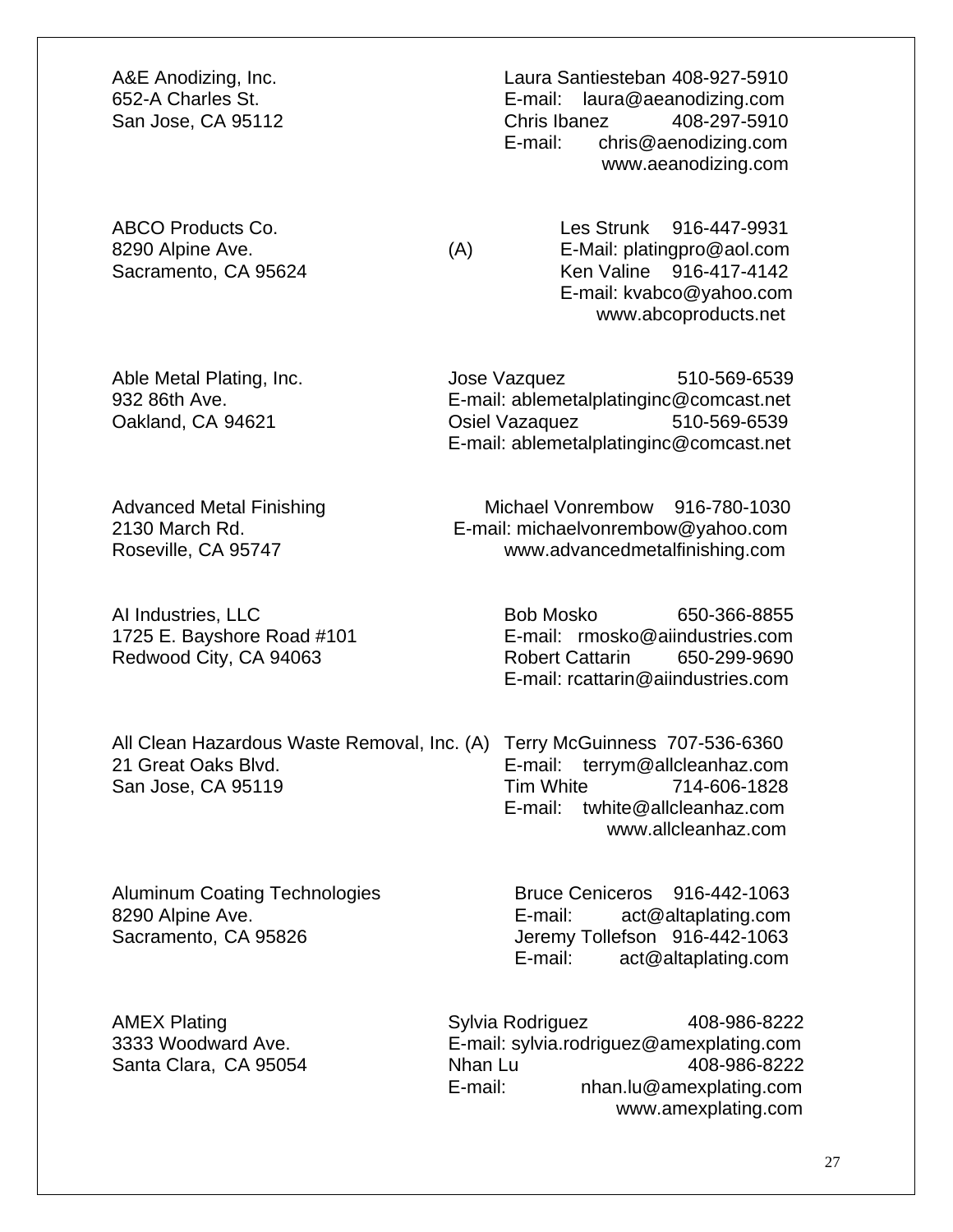Sunnyvale, CA 94089

Carl Mattman 650-588-1468 1019 Pinehurst Ct. (HN) Millbrae, CA 94030

Livermore, CA 94550

Ara Technology **Haig Chakalian 408-734-8131** 1286 Anvilwood E-mail: info@ARA-Technology.com

The Arnold Law Practice The Arnold 925-284-8887 One Sansome St., Suite 3500 E-mail: jarnold@arnoldlp.com San Francisco, CA 94104 John Beard 925-284-8887 E-mail: jbeard@arnoldlp.com<br>Website: www.arnoldlp.com www.arnoldlp.com

Arnold's Metal Finishing<br>
805 Aldo Ave. Suite 104 **Arnold Sanchez** Arnold Barnold Metalfinishing.com E-mail: arnold@arnoldmetalfinishing.com Santa Clara, CA 95054 www.arnoldmetalfinishing.com

Babbitt Bearing Co., Inc. Steve Oliveira 408-298-1101 1170 North 5th St. E-mail: steveo@bbcmachine.com San Jose, CA 95112 **Mark Chaves** 408-298-1101 E-mail: mark@bbcmachine.com www.bbcmachine.com

Britech Electropolishing, Inc. Charles Cavanya Narne 408-687-5403 6821 Central Ave., Ste. A **E-mail:** lnarne@gmail.com Newark, CA 94560 **ISMAEL LOPENSISS** Ismael Lopez 510-593-4698 britechp@gmail.com

Chemeon Surface Technology Frank Aguilar, Jr. 415-559-1250 2241 Park Place Suite B (A) E-mail: faguilar@chemeon.com Minden, NV 89423 www.chemeon.com

Chemical Solutions Inc Jim Miille 925-606-8000 4120 Cross Rd. (A) E-mail: gjmchems@gmail.com

Chico Metal Finishing, Inc. **Jim Murray 530-534-7308** 3151 Richter Ave. E-mail: jim@chicometalfinishing.com Oroville, CA 95966 Shellie Murray 530-534-7308 E-mail: shellie@chicometalfinishing.com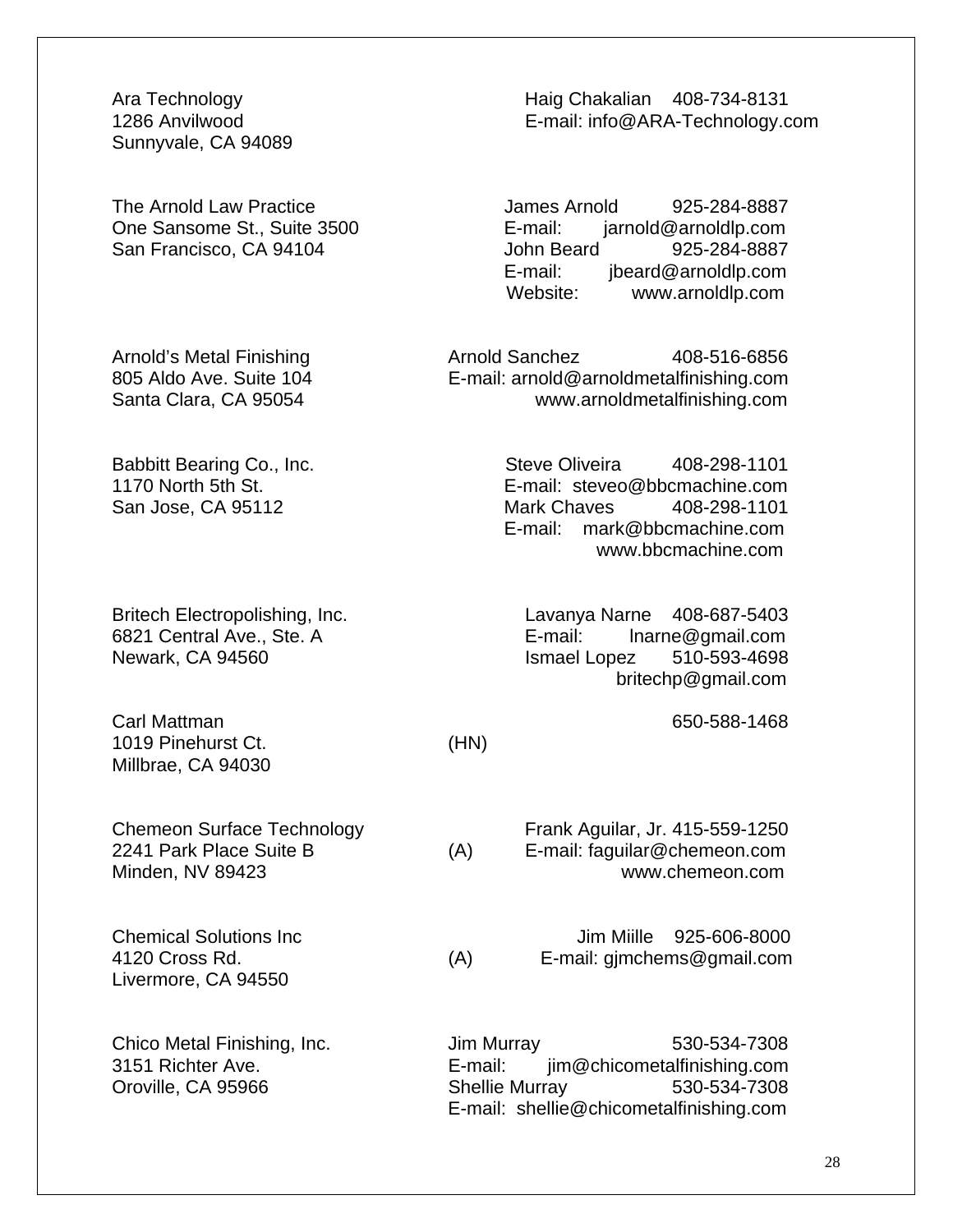| Commercial Electro Plating, Inc.<br>1937 So. Cherry Ave.<br>Fresno, CA 93721                                       | E-mail:<br>E-mail: | Matt McQuone<br>559-442-0790<br>matt@commercialelectroplating.com<br>Dane McQuone<br>559-442-0790<br>dane@commercialelectroplating.com<br>www.commercialelectroplating.com |
|--------------------------------------------------------------------------------------------------------------------|--------------------|----------------------------------------------------------------------------------------------------------------------------------------------------------------------------|
| Communications & Power Industries, Inc. (CP)<br><b>Econco Division</b><br>1318 Commerce Ave.<br>Woodland, CA 95776 |                    | David Reed<br>530-662-7553<br>E-mail: david.reed@cpii.com<br>www.cpii.com                                                                                                  |
| CSL Operating LLC DBA NxEdge CSL<br>529 Aldo Ave.<br>Santa Clara, CA 95054                                         |                    | <b>Mahesh Naik</b><br>408-432-2666<br>E-mail:<br>mahesh.naik@nxedgeinc.com<br>408-727-0893<br>Kavita Patel<br>kavita.patel@nxedgeinc.com                                   |
| <b>Cutting Edge Supply</b><br>5950 - 88th St.<br>Sacramento, CA 95828                                              | (CP)               | <b>Travis Forester</b><br>909-825-4017<br>E-mail: safety@cuttingedgesupply.com<br>www.cuttingedgesupply.com                                                                |
| Datalab, Inc.<br>1893 Concourse Dr.<br>San Jose, CA 95131                                                          | (A)                | Harry Fujimoto 408-943-1888<br>E-mail:<br>harry@datalabsj.com<br>www.datalabsj.com                                                                                         |
| DMP Corp.<br>400 Bryant Blvd.<br>Rock Hill, SC 29732                                                               |                    | Jeff Bill<br>803-371-9399<br>jbill@dmpcorp.com<br>E-mail:<br>www.dmpcorp.com                                                                                               |
| Dougco<br>1073 - 34th St.<br>Oakland, CA 94608                                                                     |                    | Jaime Berkland<br>510-654-6256<br>E-mail: info@dougcometalfinishing.com<br>www.dougcometalfinishing.com                                                                    |
| EC Plating, Inc.<br>3005 Copper Rd.<br>Santa Clara, CA 95051                                                       |                    | <b>Guillermo Gutierrez</b><br>408-774-0332<br>E-mail:<br>ecplating@yahoo.com<br>Luis Garcia<br>408-774-0332<br>ecplating@yahoo.com<br>E-mail:<br>www.ecplating.com         |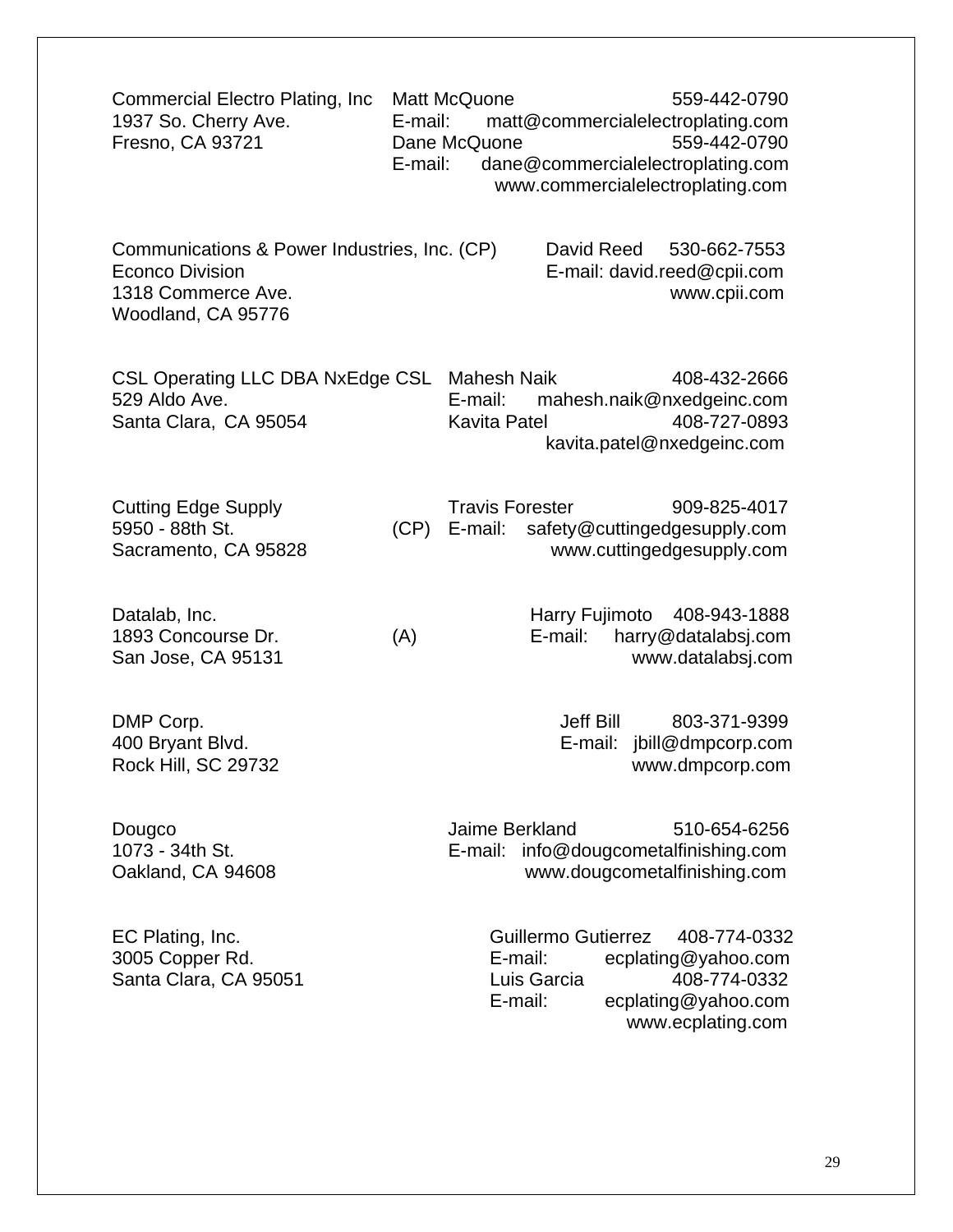Morgan Hill, CA 95037

Hayward, CA 94545

Electro Plating Specialties Mary Hall 510-786-1881 2436 American Ave. E-mail: eps@eps-plating.com Hayward, CA 94545 Tony Mordinoia 510-786-1881 E-mail: eps@eps-plating.com www.eps-plating.com

Electro-Coatings of CA Inc. Bryan Carney 510-849-4075 893 Carleton St. **Aaron Plechaty** 510-849-4075 Berkeley, CA 94710 E-mail: aplechaty@electro-coatings.com www.electro-coatings.com

Four-D Metal Finishing, Inc. The Matt Deguara 408-727-7900 1065 Memorex Dr. E-mail: matt@fourdmetal.com Santa Clara, CA 95050 www.fourdmetal.com

Global Plating, Inc. The Coloration of Bobbi Burns 510-659-8764 44620 S. Grimmer Blvd. E-mail: bobbiburns@sbcglobal.net Fremont, CA 94538 www.globalplating.com

GMP Plating Inc. The Contract of Martin Gutierrez 408-776-0712 740 Jarvis Dr. E-mail: info@gmpplating.com

High Lustre Chrome **Richard Graham 510-785-0196** 2466 American Ave. E-mail: myhilustre@aol.com

Hy-Tech Plating The Contract Contract Contract Contract Joel Osias 650-593-4066 1011 American St. E-mail: htplating@comcast.net San Carlos, CA 94070 Robert Ash 650-593-4566 E-mail: htplating@comcast.net www.hy-techplating.com

Inta Technologies Corporation Mina Doshi 408-748-9955 x102 2281 Calle de Luna E-mail: mdoshi@intatech.com Santa Clara, CA 95054 Frank Kramer 408-748-9955 E-mail: fkramer@intatech.com www.intatech.com

Italix Co., Inc. **Inc.** Tony Atella 408-988-2487 120 Mast Street, Suite 1 example 1 E-mail: tony@italix.com Morgan Hill, CA 95037 www.italix.com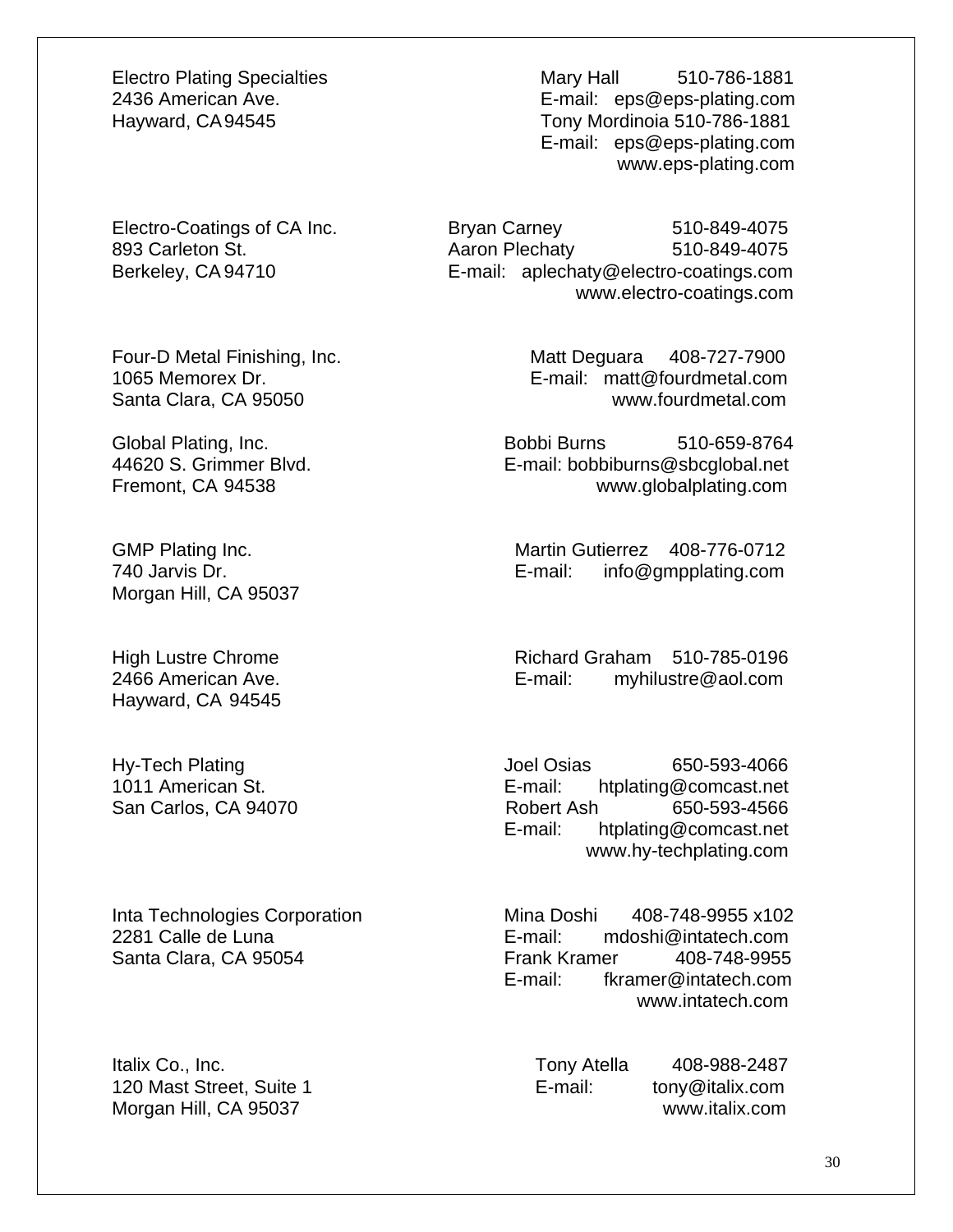Santa Clara, CA 95050

Leavitt Pacific Insurance Brokers Karl Hawkins 408-364-8113 1330 S Bascom Ave (A) E-mail: karl-hawkins@leavitt.com San Jose, CA 95124 www.leavitt.com/Leavittpacific

MacDermid Enthone Scott Smith 760-803-5456 245 Freight St. (A) scott.smith@macdermid.com Waterbury, CT 06702 www.MacdermidEnthone.com/Industrial

Makplate LLC **Rich Velis** 408-842-7572 5780 Obata Way #F **E-mail:** rich@makplate.com Gilroy, CA 95020 Marcial Canales 408-842-7572 E-mail: marcial@makplate.com www.makplate.com

Meclec Metal Finishing Meclec Metal Aristote Control of Meclec Metal Aristote Control of Meclec Metal Aristote M 5945 E Harvard Ave **E-mail:** jaron@meclec.com Fresno, CA 93727 Rod Bandy 559-797-0101 E-mail: rod@meclec.com www.meclec.com

Milner's Anodizing The Mike Marian 707-584-1188 3330 McMaude Pl E-mail: mike@milnersanodizing.com Santa Rosa, CA 95407 www.milnersanodizing.com

Momentum Metal Finishing Manthi Nguyen 408-988-4858 1232 Memorex Dr. E-mail: Manthi@momentum-mmf.com

Ravago Chemicals North America **Hamid Mahdavian** 510-520-0337 2424 Fourth St. (A) E-mail: hmahdavian@ravagochem.com Berkeley, CA 94710 www.ravagochemicals.com

Roll Technology West Jim Goehring 925-432-4507 900 Loveridge Rd. Door #33 E-mail: jrgirgus@outlook.com Pittsburg, CA 94565 www.chromedeposit.com

Ronatec C2C, Inc. Shawn Wetherald 760-453-7367 301 Mission Ave. E-mail: shawn@ronatecc2c.com Oceanside, CA 92054 Morgan Johnson 760-453-7367 E-mail: morgan@ronatecc2c.com www.ronatecc2c.com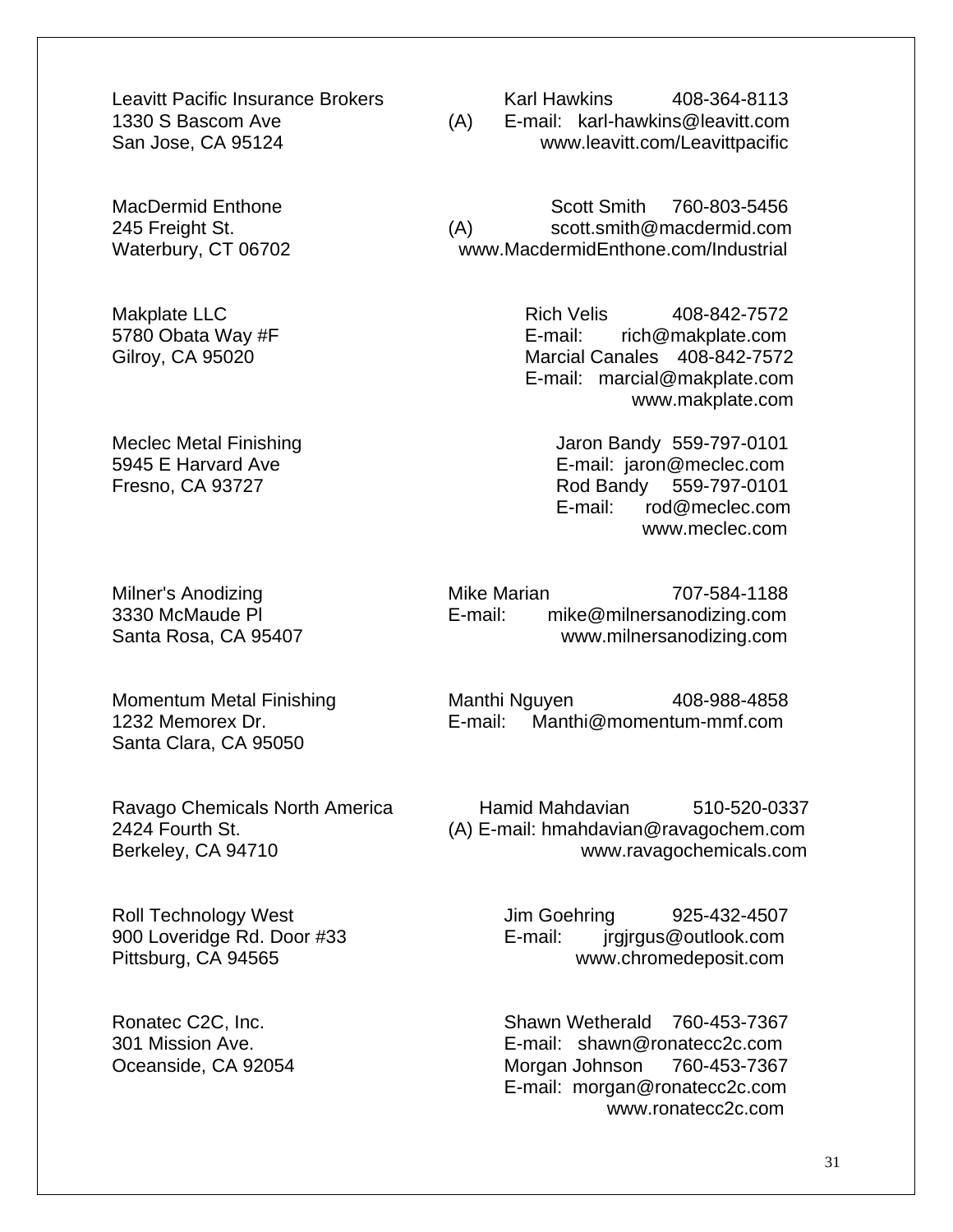Lodi, CA 95240

S. J. Valley Plating **Fred Pate** Fred Pate 408-988-5502 491 Perry Court **Anthony Giles** 408-988-5503 Santa Clara, CA 95054 E-mail: anthony@sjvalleyplating.com

Sanford Metal Processing Co. Martha Gonzalez 650-327-5172 990 O'Brien Dr. E-mail: martha@sanfordmetal.com Menlo Park, CA 94025 Venessa Gonzalez 650-327-5172 E-mail: venessa@sanfordmetal.com

San Joaquin Chrome **Mike Brandt** 209-365-9694 910 Black Diamond Way E-mail: sjc8081@sbcglobal.net

Santa Clara Plating Co., Inc. Tracey Coss 408-727-9315 x229 1773 Grant St. E-mail: traceycoss@scpci.com Santa Clara, CA 95050 www.santaclaraplating.com

Sherm's Custom Plating **Art Holman** 916-646-0160 2140 Acoma St. E-mail: art@shermsplating.com Sacramento, CA 95815 Dave Dougherty 916-646-0160 E-mail: dave@shermsplating.com www.shermsplating.com

Spectra-Mat, Inc. Cases Controller Greg Rudd B31-740-0200 100 Westgate Dr. E-mail: greg\_rudd@saes-group.com Watsonville, CA 95076 www.spectramat.com

Swift Metal Finishing, Inc. Bob Montoya, Jr. 408-727-4155 1161 Richard Ave. E-mail: swiftmetalsales@sbcglobal.net Santa Clara, CA 95050 **Dyanne Castro 618-727-5776** E-mail: dycast28@gmail.com

Teikuro Corp. The Corp. Teikuro Corp. Community Corp. Corp. Corp. Corp. The Corp. Corp. Corp. Corp. The Corp. Corp. Corp. Corp. Corp. Corp. Corp. Corp. Corp. Corp. Corp. Corp. Corp. Corp. Corp. Corp. Corp. Corp. Corp. Corp 31499 Hayman Street (CP) E-mail : teikchrome@aol.com Hayward, CA 94544 www.teikuro.com

Univar Solutions **Kelcy Young** 408-315-7486 2256 Junction (A) kelcy.young@univarsolutions.com San Jose, CA 95110 www.univarsolutions.com